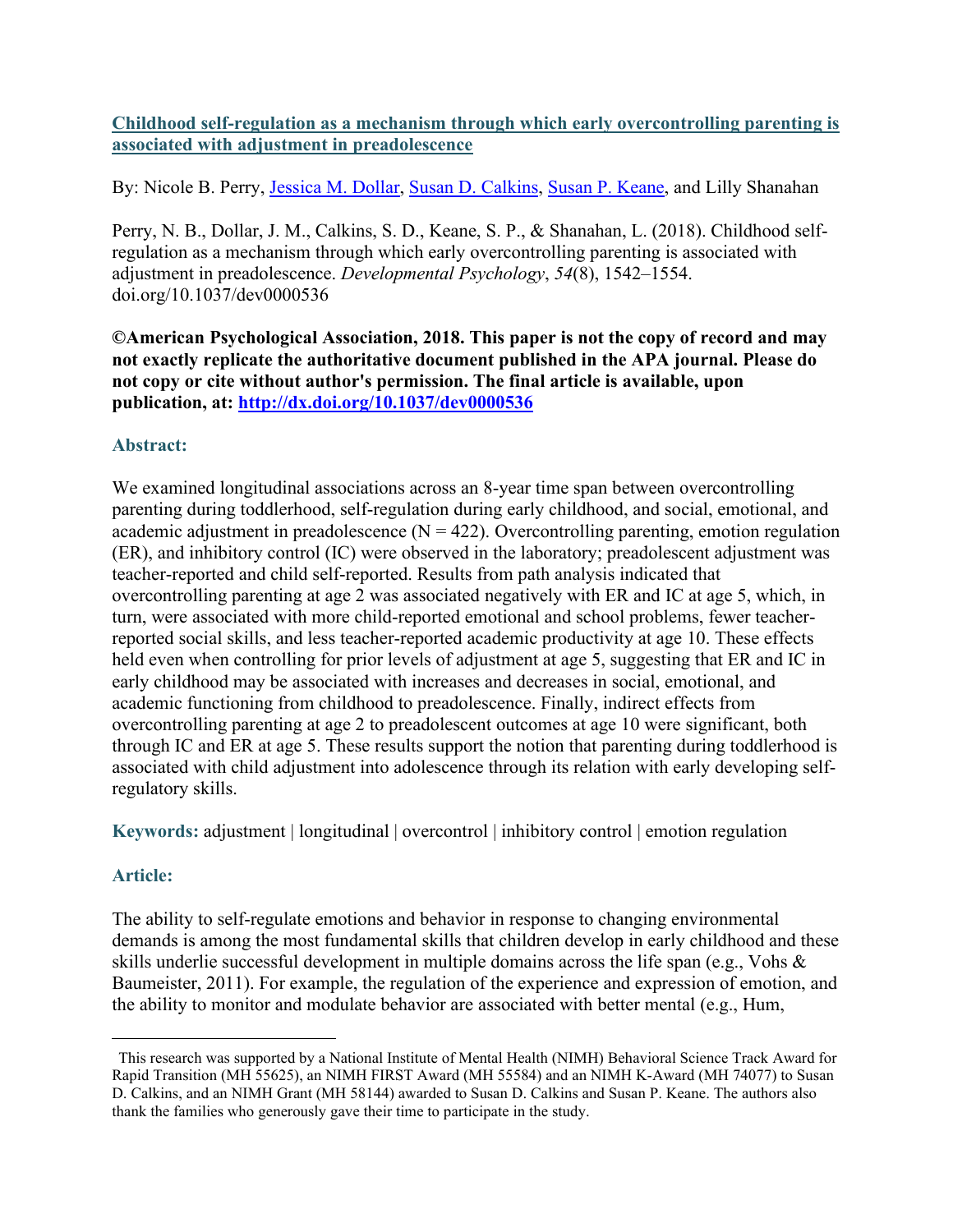Manassis, & Lewis, 2013) and physical health (e.g., Bub, Robinson, & Curtis, 2016), fewer behavior problems (e.g., Woltering, Lishak, Hodgson, Granic, & Zelazo, 2016), better social relationships (e.g., Blair et al., 2015), and academic adjustment (e.g., Woodward, Lu, Morris, & Healey, 2017). Thus, a strong understanding of what factors facilitate or hinder the development of emotional and behavioral self-regulatory abilities (i.e., parenting behaviors), as well as the long-term implications of specific types of self-regulatory skills to various forms of subsequent adjustment, is critical.

## **Self-Regulation During Childhood**

Self-regulation refers to the ability to modulate arousal and behavior in the context of environmental demands. Self-regulatory functioning has been conceptualized as a system in which adaptive self-control can be observed across multiple levels (i.e., emotional, behavioral, and cognitive; Calkins & Fox, 2002). Self-regulatory processes across these individual levels emerge during infancy, are integrated, and continuously build upon one another, contributing significantly to subsequent adjustment or maladjustment (Calkins & Fox, 2002; Cicchetti & Rogosch, 1996). Thus, the term "self-regulation" is considered a broad umbrella term and general across emotion, behavior, and cognition (Bell & Calkins, 2012; Nigg, 2017). In the current study we aimed to investigate specific core component processes that may be predicted by early caregiving and, in turn, predict subsequent adjustment outcomes. Identifying specific component processes and distinguishing them from general self-regulation allows for less confusion regarding domain-specific versus domain-general claims in empirical work (Nigg, 2017). In our view, emotional and behavioral regulation are two critically important component processes that fall underneath the broader dimension of self-regulation. Each of these abilities develop rapidly across the first 5 years of life (Kopp, 1989), and is individually linked with subsequent adjustment across many developmental domains (e.g., Blair et al., 2015; Brumariu, Kerns, & Seibert, 2012; Bub et al., 2016; Woltering et al., 2016). Thus, the regulation of emotion and the ability to inhibit and control behavior (i.e., inhibitory control) are widely studied during the early childhood period.

Emotion regulation (ER) is defined as a set of processes that serve to modulate, maintain, or enhance the intensity and valence of emotional experiences (Calkins & Hill, 2007). These processes play a role in the onset, offset, magnitude, and duration, of an emotional response (Nigg, 2017). Being able to effectively reduce heightened emotional arousal may strengthen a child's ability to manage frustration in the face of challenging academic tasks and, thus, contribute to a successful completion of that task. Effective ER may also allow a child to manage potential anxieties when encountering social challenges and new social groups, thus increasing children's likelihood of forming friendships and eliciting positive social interactions.

Inhibitory control (IC) is the ability to inhibit a dominant behavioral response in favor of performing a subdominant response (Rothbart, Ellis, Rueda, & Posner, 2003). That is, it involves withholding responses that, although prompted, may not be appropriate for a given task or a given context (Rueda, Posner, & Rothbart, 2005). Control processes that allow children to withhold incorrect responses translate into important skills, such as raising a hand before speaking in the classroom (Ponitz, McClelland, Matthews, & Morrison, 2009) and inhibiting the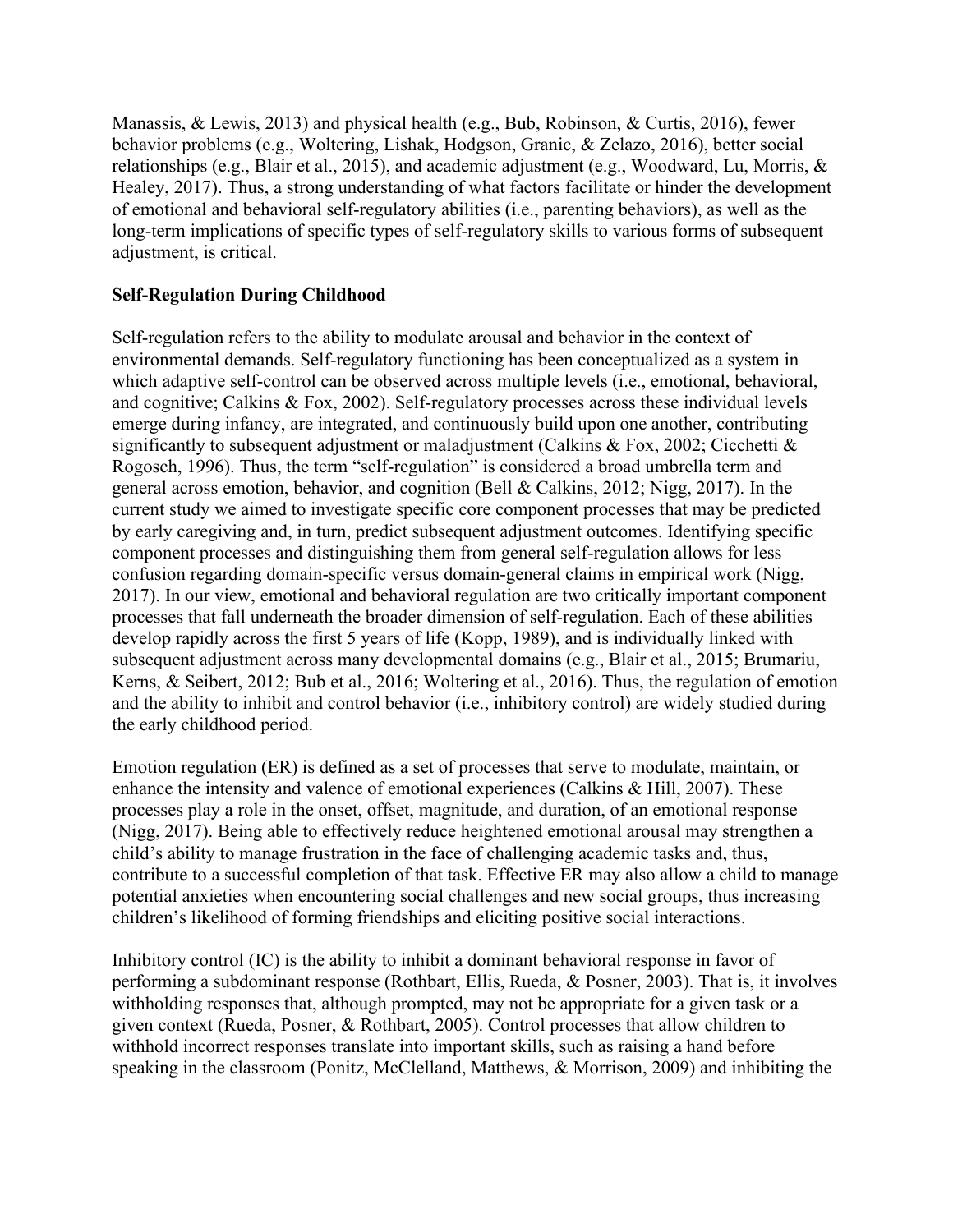urge to act aggressively when frustrated by a peer on the playground (Rhoades, Greenberg,  $\&$ Domitrovich, 2009).

### **The Role of Parenting in the Development of Self-Regulatory Skills**

Caregiver behaviors are thought to contribute significantly to the development of self-regulation. Children rely on caregivers to regulate their state, arousal, and behavior during infancy and gradually develop self-sufficiency in managing their own actions and emotions into early childhood; it is the regulation provided by caregivers that presents children with increasingly complex social, emotional, and cognitive experiences that allow them to practice self-regulating (Sameroff, 2010).

Theoretical and empirical work have highlighted several ways in which caregiver behaviors may facilitate the development of ER and IC. Parents who are sensitive to children's needs during emotionally challenging situations and respond to children's failed self-regulatory attempts in a supportive and distress-reducing manner, are believed to guide children in developing the skills necessary to down-regulate their arousal and control their behavioral impulses. They teach children which strategies are most effective; in turn, this knowledge is transferred to the larger social world when children act autonomously (Sroufe, 1996).

In contrast, negative parenting behaviors may undermine the development of appropriate behavioral and emotional self-regulatory skills. As infants make the transition to toddlerhood, everyday interactions between parents and children may be more frequently characterized by parental efforts to exert control over the child as they explore their boundaries and seek autonomy and independence (Thompson, 1998). Overcontrolling or intrusive parenting, characterized by parental interventions before children attempt to regulate their emotions or behavior on their own, considerably limits children's ability to practice regulatory strategies (Fox & Calkins, 2003). By restricting exposure to challenging experiences and intervening before the child has failed or struggled on their own, parents reduce opportunities to provide guidance in how to independently manage arousal in difficult situations (Sroufe, 1996). Consequently, fewer regulatory strategies may be internalized and, therefore, may not be able to be called upon when the child is without caregiver assistance (Kopp, 1982).

There is some empirical work providing support for the longitudinal associations between early overcontrolling parenting and children's later self-regulation. For example, researchers have found that higher maternal restrictiveness in infancy was associated with children's lower IC abilities at 8 years-old (Olson, Bates, Sandy, & Schilling, 2002). Moreover, Taylor and colleagues (Taylor, Eisenberg, Spinrad, & Widaman, 2013) found that intrusive overcontrolling parenting at 18- and 30-months predicted lower levels of effortful control (i.e., the ability to shift attention, modulate behavior, plan, and detect errors) a year later. More important, this effect held even when controlling for prior levels of effortful control and parenting, which suggests that changes in intrusive parenting over time was associated negatively with the development of children's self-regulatory competencies. In an additional study, Stevenson and Crnic (2013) found that father's intrusive and overcontrolling behavior when children were 4.5 yearsold was associated with greater observed behavioral dysregulation during a problem-solving task when children were 5 years-old.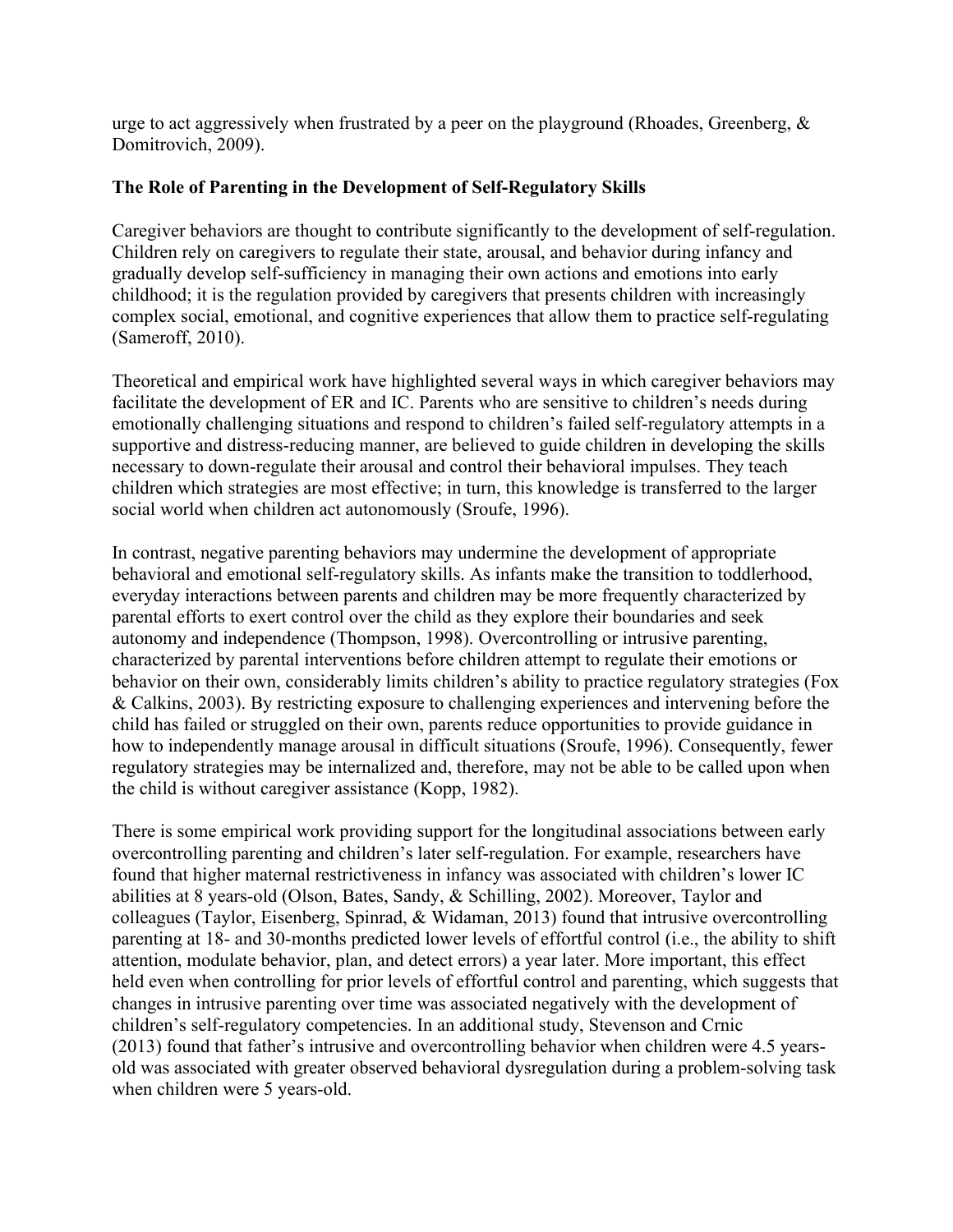### **Self-Regulation in Childhood and Adjustment in Preadolescence**

The extent to which children are capable of regulating their emotions and inhibiting their behavior by the end of early childhood may be particularly important because it is during this time that children transition to the school setting and experience increasingly novel situations. In the school context, greater ER skills may decrease the likelihood that children will act out and behave destructively or internalize negative emotions that could lead to increased anxiety or depression. ER abilities may also assist children in attending to multiple perspectives during challenging social interactions, possibly resulting in better friendship quality and more peer likability. Empirical work demonstrates that children's ability to regulate their emotions in early childhood is associated with later adjustment in multiple domains including social competence (e.g., Blair et al., 2015), lowered behavior problems (e.g., Hill, Degnan, Calkins, & Keane, 2006), and mental health (Woodward et al., 2017).

Similarly, greater IC skills may allow children to inhibit their urges to engage in behavior that is counterproductive to classroom management (e.g., playing with blocks during reading time). Thus, children with greater IC likely have better teacher–child relationships because they are generally more easily managed. In contrast, children who are unable to develop effective IC by school entry may find this new environment more frustrating and may be less able to recruit social supports. This, in turn, could lead to decreased social and academic competence and greater psychological difficulties. Indeed, several empirical studies have also linked greater IC abilities during childhood with later adjustment in the realms of academic competence (e.g., Blair & Razza, 2007), social adjustment (e.g., Ciairano, Visu-Petra, & Settanni, 2007), and lowered behavior problems (e.g., Utendale & Hastings, 2011).

Although the current literature is not lacking in empirical work linking self-regulation in childhood with later adjustment (e.g., Kim, Nordling, Yoon, Boldt, & Kochanska, 2013; Laible, Carlo, Davis, & Karahuta, 2016; Olson, Choe, & Sameroff, 2017), the longitudinal associations between domain specific self-regulatory skills in early childhood and multiple domains of adjustment in preadolescence need to be better understood. Given that preadolescence is a time when children are encountering increasingly novel situations that force them to navigate very complex social and academic contexts, and their emotions and thoughts are not easily observed during this period, it is important to understand how early regulatory skills may be associated with how preadolescent children perceive their own adjustment and how teachers perceive them.

## **Self-Regulation as a Potential Mechanism in Parenting-Adjustment Associations**

Empirical work with adults' retrospective accounts of early negative parenting highlights significant associations with social and emotional adjustment (e.g., **Perry**, Cavanaugh, Dunbar, & Leerkes, 2015). Although relatively fewer, studies that test these associations with prospective-longitudinal data spanning multiple developmental periods also find significant associations (Barker, Oliver, Viding, Salekin, & Maughan, 2011; Baumrind, Larzelere, & Owens, 2010). We, along with others (e.g., Chang, Olson, Sameroff, & Sexton, 2011; Eisenberg et al., 2001; Valiente et al., 2006), suggest that one such mechanism that may link early parenting with subsequent adaptive functioning into late childhood and beyond is its role in the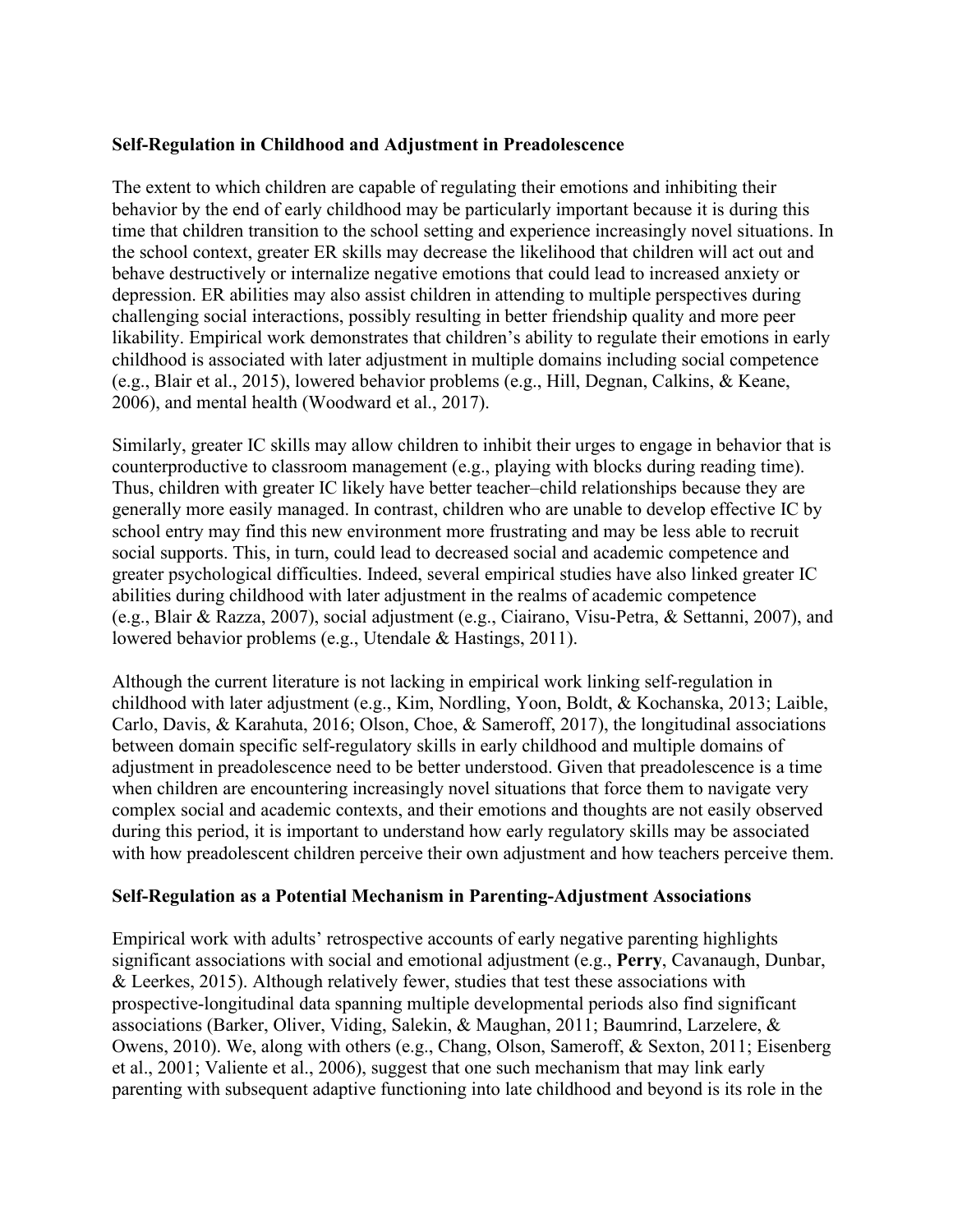development of children's self-regulation. Indeed, there has been some empirical work supporting the associations between negative aspects of parenting and later adjustment through the development of children's self-regulation (e.g., Hofer, Eisenberg, & Reiser, 2010; McEwen & Flouri, 2009). For example, Chang and colleagues (2011) found that frequent corporal punishment at age 3 predicted greater externalizing behaviors at age 6 through its association with children's effortful control at age 3. Thus, there is some evidence that facilitating the development of self-regulatory skills may be one avenue through which parenting is associated with adjustment.

## **The Current Study**

The current study aimed to assess how overcontrolling parenting behaviors during toddlerhood are associated with children's ER and IC at the end of early childhood, and, subsequently, with adjustment across multiple domains in preadolescence. Building on the current literature and testing potential indirect pathways over the longitudinal span of 8 years from toddlerhood to preadolescence helps our understanding of *how* and *why* early caregiving and children's selfregulation may be associated with adaptive functioning that we observe as children mature. Rather than focusing on only one domain of self-regulation, or a broad measure of selfregulatory functioning that cuts across domains, in the current study we considered IC and ER in the context of one another as they relate to changes in social, emotional, and academic adjustment over time. Accounting for the interdependences between domain-specific selfregulatory components and examining them as separate constructs within the same statistical model can help to elucidate whether individual self-regulatory processes have unique effects on adjustment. In the current study, we also accounted for prior levels of adjustment at age 5; by doing so, we were able to test the association between parenting in toddlerhood, self-regulation in early childhood, and potential changes in the skills and behaviors associated with well-being from age 5 to age 10. In addition, our focus on understanding the associations between parental overcontrol during toddlerhood, a period in which there are rapid gains in self-regulatory skills and children are exploring limits and seeking autonomy, and child functioning across developmental domains, is important because parents may try more frequently to exert control during this time. Finally, by including both child-report and teacher-report of adjustment in the current study, we can better understand how both IC and ER may be associated with children's own perceptions of their adjustment, while also considering teacher's perceptions of classroom behavior, including peer engagement and academic success.

Three primary hypotheses were tested. The first goal of the current study was to assess the association between overcontrolling parenting during toddlerhood and children's emotional and behavioral self-regulation, as indexed by ER and IC, during early childhood. Early childhood is a developmental period during which children attempt to learn and practice controlling their emotions and inhibiting their behavior independently. Overcontrolling parenting during toddlerhood may reduce opportunities for autonomous regulation and, therefore, hinder the acquisition of these self-regulatory abilities. Thus, we hypothesized that maternal overcontrol at age 2 would be associated negatively with ER and IC at age 5.

The second goal was to examine the association between behavioral and emotional selfregulatory skills during early childhood and changes in social, emotional, and academic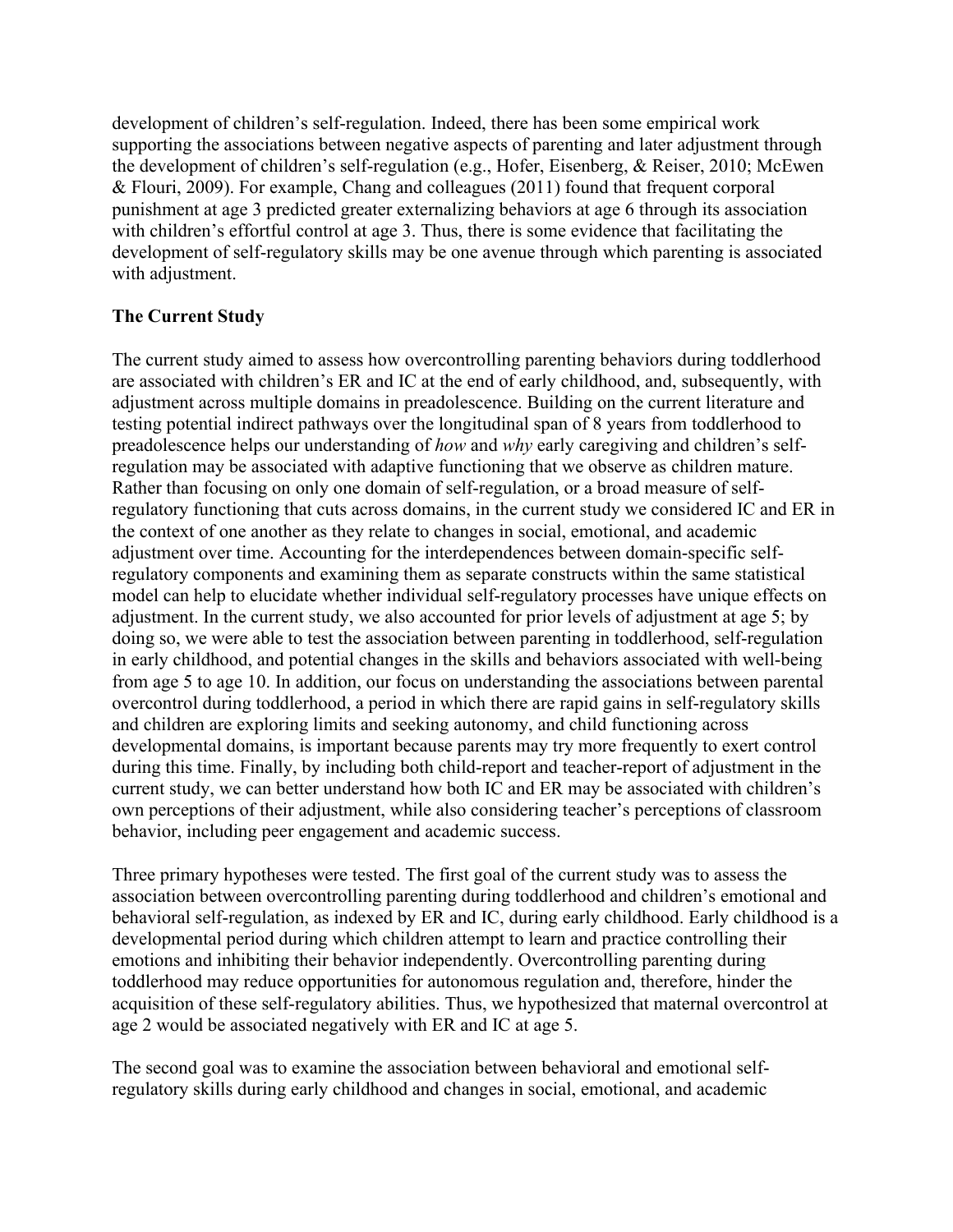adjustment into preadolescence. Self-regulatory skills are imperative during this developmental period such that deficits in self-regulation may set the stage for academic disengagement, risktaking, and antisocial tendencies into the high school years and beyond (Crockett, Raffaelli, & Shen, 2006; Shortt, Capaldi, Dishion, Bank, & Owen, 2003). We hypothesized that greater ER and IC by age 5 would be associated with greater social, emotional, and academic competencies at age 10, even after controlling for prior levels of adjustment at age 5.

A final goal of this study was to test whether emotional and behavioral self-regulatory skills during early childhood served as a mechanism that links overcontrolling parenting in toddlerhood with changes in children's adjustment 8 years later, in preadolescence. We hypothesized that overcontrolling parenting at age 2 would be associated negatively with ER and IC at age 5, which in turn would be associated with lowered social, emotional, and academic adjustment at age 10. Moreover, we expected that the indirect effects statistically testing the mediating role of IC and ER in early childhood would be significant.

### **Method**

#### Participants

This study utilized data from three cohorts of children who are part of an ongoing longitudinal study of social and emotional development. The Right Track study was approved by the Institutional Review Board at The University of North Carolina at Greensboro (IRB protocol number 07–0194). The goal for recruitment was to obtain a sample of children who were at risk for developing future externalizing behavior problems, and who were representative of the surrounding community in terms of race and socioeconomic status (SES). All cohorts were recruited through child day care centers, the County Health Department, and the local Women, Infants, and Children (WIC) program. Potential participants for cohorts 1 and 2 were recruited at 2-years of age (cohort 1: 1994–1996 and cohort 2: 2000–2001) and screened using the Child Behavior Checklist (CBCL 2–3; Achenbach, 1992), completed by the mother, to oversample for externalizing behavior problems. Efforts were made to obtain approximately equal numbers of boys and girls. This recruitment effort resulted in a total of 307 families who agreed to participate. Cohort 3 was initially recruited when infants were 6 months of age (in 1998) for their level of frustration, based on laboratory observation and parent report, and were followed through the toddler period (see Calkins, Dedmon, Gill, Lomax, & Johnson, 2002, for more information). Children from Cohort 3 whose mothers completed the CBCL at 2-years of age (*N* = 140) were then included in the larger study. Of the entire sample  $(N = 447)$ , 37% of children were identified as being at risk for future externalizing problems at age 2. It should be noted, however, that many of these children were not still considered at risk by age 5. There were no significant demographic differences between cohorts with regard to gender,  $\chi^2(2, N = 447)$  = .63,  $p = .73$ , race,  $\chi^2(2, N = 447) = 1.13$ ,  $p = .57$ , or 2-year SES,  $F(2, 444) = .53$ ,  $p = .59$ .

Of the 447 originally selected participants, six were dropped because they did not participate in any data collection at 2 years-old. An additional 12 families participated at recruitment, did not participate at 2-year, but did participate at later years. Finally, four participants were dropped because of developmental delay, resulting in 437 participants total at the 2-year assessment (mean age 27.8 months;  $SD = 3.4$  months). At age 5, 365 families participated (86% retention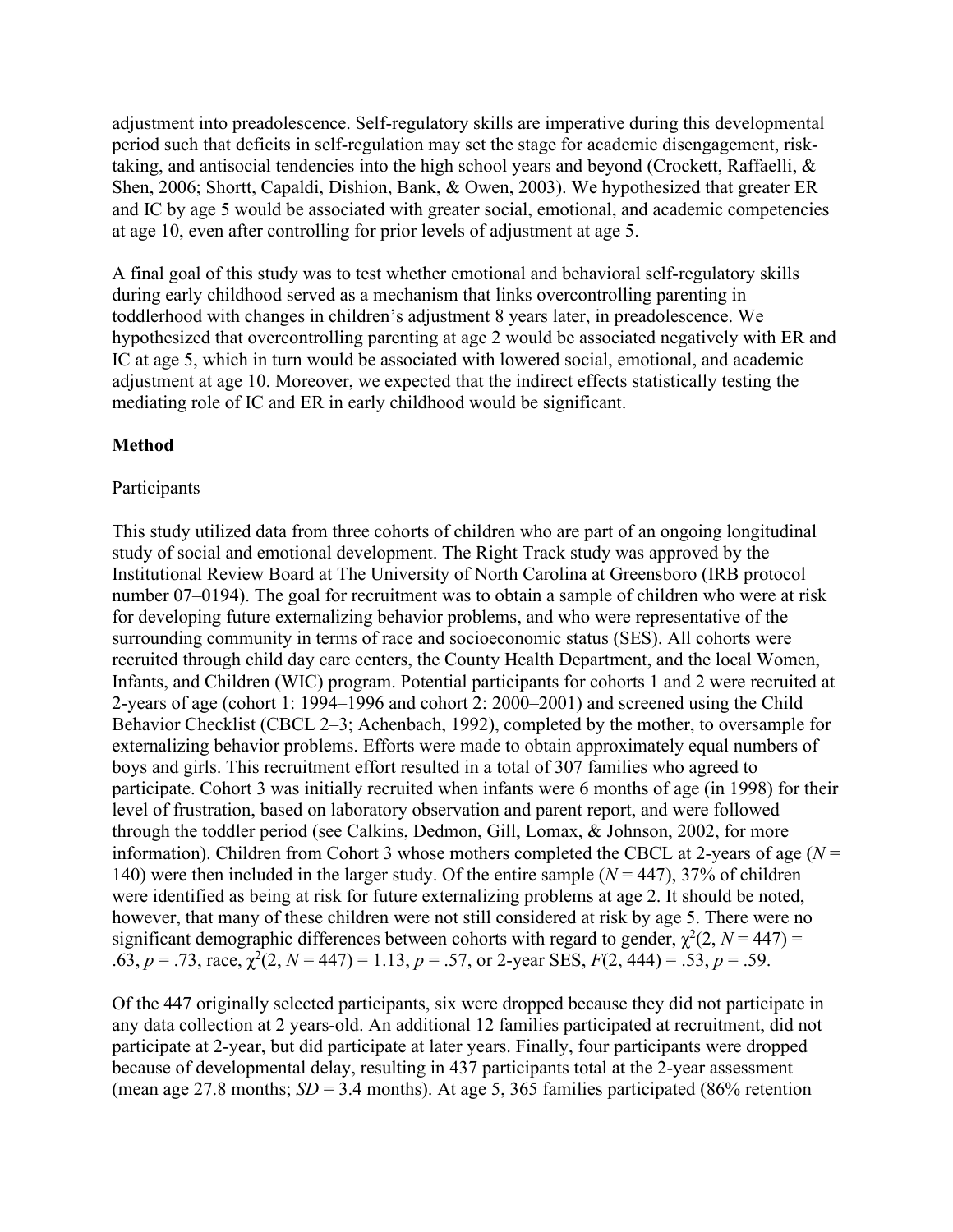rate from age 2; mean age 68.0 months; *SD* = 3.2 months). There were no significant differences between families who did and did not participate in terms of gender,  $\chi^2(1, N = 447) = .76$ ,  $p =$ .38, race,  $\chi^2(1, N = 447) = .14$ ,  $p = .71$ , 2-year SES,  $t(432) = -1.93$ ,  $p = .06$ , and 2-year externalizing *T* score,  $t(445) = 1.39$ ,  $p = .17$ . At age 10, 357 families participated (84% retention rate from age 2; mean age 128.1 month; *SD* = 3.6 months). No significant differences were found between families who did and did not participate in the 10-year assessment in terms of child gender,  $\chi^2(1, N = 447) = 3.31$ ,  $p = .07$ ; race,  $\chi^2(3, N = 447) = 3.12$ ,  $p = .08$ ; 2-year SES,  $t(432) =$ .02, *p* = .98; or 2-year externalizing *T* score, *t*(445) = −.11, *p* = .91.

The sample for the current study included 422 children (52% girls, 48% boys) who had available mother–child interaction data at the 2-year laboratory assessment; 66% of the sample was European American, 28% African American, 4% biracial, and 2% identified as "other." In addition, four participants were dropped from the current study because of developmental delays; 80% of the mothers involved in the study were married at the 2-year assessment. Families were economically diverse based on Hollingshead (1975) scores at the 2-year assessment. The Hollingshead scores ranged from 14 to 66 ( $M = 39.49$ ,  $SD = 11.13$ ) and, therefore, represented families from each level of the social strata typically captured by this scale.

## Procedures

Children and their mothers participated in an ongoing longitudinal study beginning at age 2. The current analyses include data collected when children were 2, 5, and 10 years of age. Observed measures of maternal behavior at age 2 and self-regulatory process at age 5 (i.e., ER and IC) were utilized. Children were videotaped participating in tasks designed to elicit emotional and behavioral responding (partially derived from the Laboratory Temperament Assessment Battery, Lab-TAB; Goldsmith & Rothbart, 1993). Videotapes were used for behavioral coding. Children self-reported on their emotional and school problems at age 10, and teachers reported on children's academic productivity and social skills at age 5 and age 10. Thus, adjustment was operationalized as both weaknesses and strengths. Only the measures relevant for the current study are reported here.

### Measures

Race

Child race was reported by mothers and coded as  $1 =$  European American,  $2 =$  African American,  $3 =$  mixed,  $4 =$  other. Please see participants section for breakdown within the study sample.

### Sex

Child sex was coded as  $1 =$  male and  $2 =$  female. Please see participants section for breakdown within the study sample.

### Socioeconomic status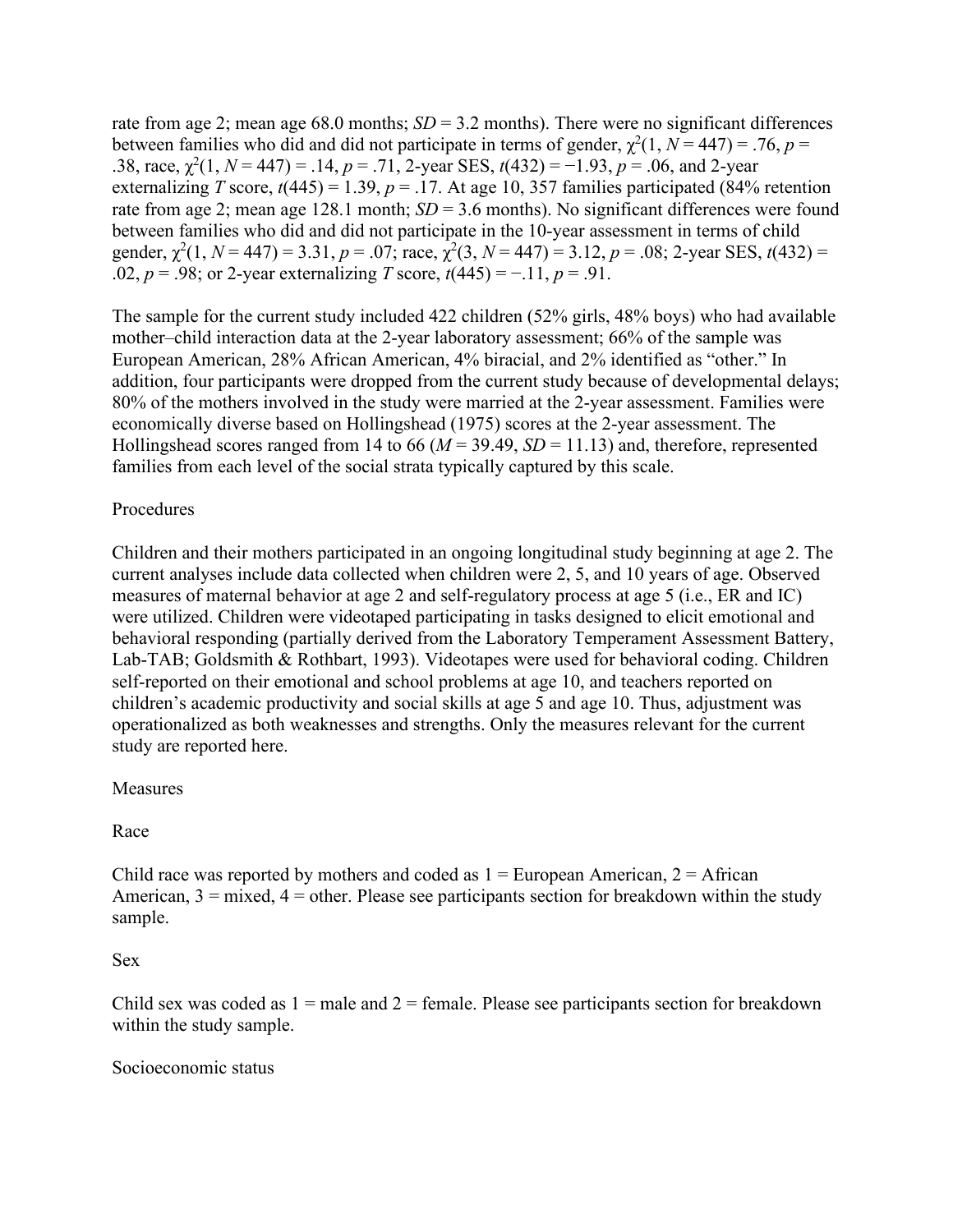Family SES was assessed using the Hollingshead (1975). The Hollingshead is a four-factor index that considers social status as a multidimensional concept. The four factors used in the index are: education, occupation, sex, and marital status. The status score of an individual or a two-parent family is estimated by combining information on these four factors. The status score of an individual is calculated by multiplying the scale value for occupation by a weight of five and the scale value for education by a weight of three. Hollingshead scores that range from 40 to 54 reflect minor professional and technical occupations considered to be representative of middle class. The current sample had a range from 14 to 66 ( $M = 39.49$ ,  $SD = 11.13$ ); thus, representing families from each level of the social strata typically captured by this scale.

### Externalizing behaviors at age 2

The Child Behavior Checklist (CBCL) for 2- to 3-year-olds was completed by mothers at age 2 (Achenbach, 1992). The externalizing subscale was used as an index of parent report of externalizing behavior problems, which includes items measuring aggressive, destructive, and oppositional behaviors. Achenbach and colleagues (e.g., Achenbach, 1992; Achenbach, Edelbrock, & Howell, 1987) have found these scales to be a reliable index of externalizing behavior problems across these developmental periods. The mother indicated how true the statement was of her child on a scale of 0 (*not true*) to 2 (*often true*) for each version. Standardized *t* scores of externalizing behaviors were used in analyses.

### Maternal overcontrol at age 2

Global codes of maternal overcontrol were adapted from the Early Parenting Coding System (Winslow, Shaw, Bruns, & Kiebler, 1995). Maternal overcontrol was observed during a pretend play (4 min) and clean-up task (2 min) at age 2. During the pretend play task, the mother and child were given an array of toys to play pretend with and the mother was instructed to play with the child as she normally would at home. The clean-up task was a compliance task in which the mother was told to work with the child to clean up toys used during a previous interaction task. Overcontrol was coded once for each episode on a 4-point scale (1 = *low* to 4 = *high*) and was defined as instances when the parent was too strict or demanding considering the child's behavior. For example, the extent to which the mother exerts her influence toward the completion of an activity, or constantly guiding and creating a structured environment, was considered high in overcontrol. Commands that were repeated frequently and/or accompanied by gestures or physical manipulation were also high on this scale. A team of two coders were trained on 10% of the videotaped sessions and independently coded another 10% for reliability. The adjusted κs for global codes across both tasks were above .70. An overcontrol composite was created by summing the global overcontrol codes for pretend play and clean-up. The correlation between tasks was  $r = .43$ ,  $p < .01$ . Maternal overcontrol was highly stable from age 2 to age 5,  $r = .76$ ,  $p < .001$  within our sample.

## Emotion regulation at age 5

Children's ER abilities at age 5 were indexed by an observed measure of global regulation during the "I'm Not Sharing" task (Lab-TAB Version 2.0; Goldsmith & Rothbart, 1993), a task designed to elicit child frustration. During this task, the experimenter divided candy between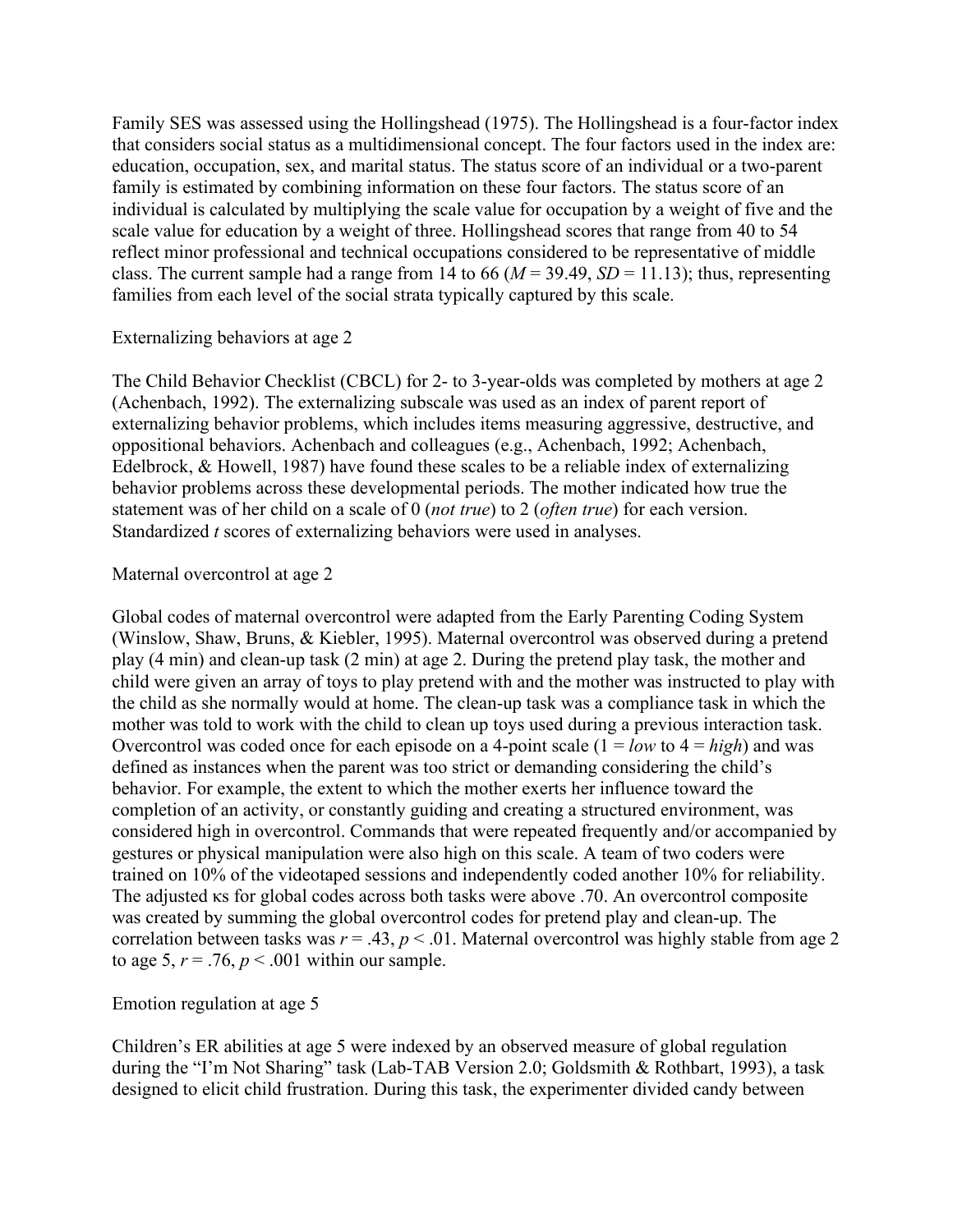herself and the child. The experimenter gave herself more candy than the child and also took the child's candy and ate it. Observed regulation was defined as the use of behavioral skills in an effort to decrease distress. The scale ranged from 0 (*child demonstrates no control of distress to stimuli*) to 4 (*the child seems to completely regulate distress and distracts away from distress most of the time*). Two coders trained by working together on 15% of the videotaped sessions and independently scoring another 15% for reliability purposes. Cohen's κ was .78.

### Inhibitory control at age 5

A Shape Stroop task (adapted from Kochanska, Murray, & Harlan, 2000), consisting of an identification phase and a Stroop phase, was used to measure children's IC. In the identification phase, children were presented with pictures representing large shapes (animals, geometric figures). Experimenters made sure children could correctly identify the shapes. During the Stroop phase, within the larger pictures, smaller shapes were depicted. In half of the trials, the small shapes were consistent with the large shape (e.g., a large cat was made up of identical smaller cats). In the other half, the shapes were inconsistent (e.g., large circle made up of small squares inside the circle). Regardless of whether the shapes were consistent or inconsistent, the child was asked to recognize only the smaller shapes in the pictures presented and to answer as fast as possible. Before starting the task, examiners made sure that children understood the task via a practice trial. This is considered an IC task because the child needs to inhibit the urge to name the distracting larger shape (i.e., dominant response) and instead name the relevant small shape (i.e., subdominant response) to respond correctly. Children could receive a maximum of 48 points: 2 points for each correct answer, 1 point if they initially got it wrong but corrected themselves, and 0 points for incorrect answers. This total score was used as the measure of IC. This task has been found to be a valid and reliable measure of IC in multiple preschool samples (e.g., Carlson, 2005; Crivello et al., 2016).

Teacher-report of internalizing behaviors at age 5

Teachers used the Teacher Rating Scale (TRS) from the Behavior Assessment System for Child-Second Edition (BASC-2; Reynolds & Kamphaus, 2004) to report on children's internalizing symptoms in Kindergarten. The TRS is a 109-item questionnaire regarding the frequency of perceived emotional states, physical ailments, and behaviors of the child within the last 6 months. Each question uses the same scale of 0 to 3 ( $0 = never$ ,  $1 = sometimes$ ,  $2 = often$ , and 3 = *almost always*). The Internalizing Problems composite assesses behavioral problems that are focused inward (e.g., depression) and are not highly disruptive. The internalizing composite includes the anxiety subscale (i.e., a child's frequency and level of perfectionism, nervousness, and feelings of worry and fear), the depression subscale (i.e., symptoms such as crying easily, loneliness, feeling sad, and pessimistic), and the somatization subscale (i.e., physical aches and pains a child has). Normative *t* scores that are representative of the U.S. population were used in the current analyses. The BASC-2 has been shown to have adequate reliability and validity (Tan, 2007).

Teacher-report of academic productivity at age 5 and age 10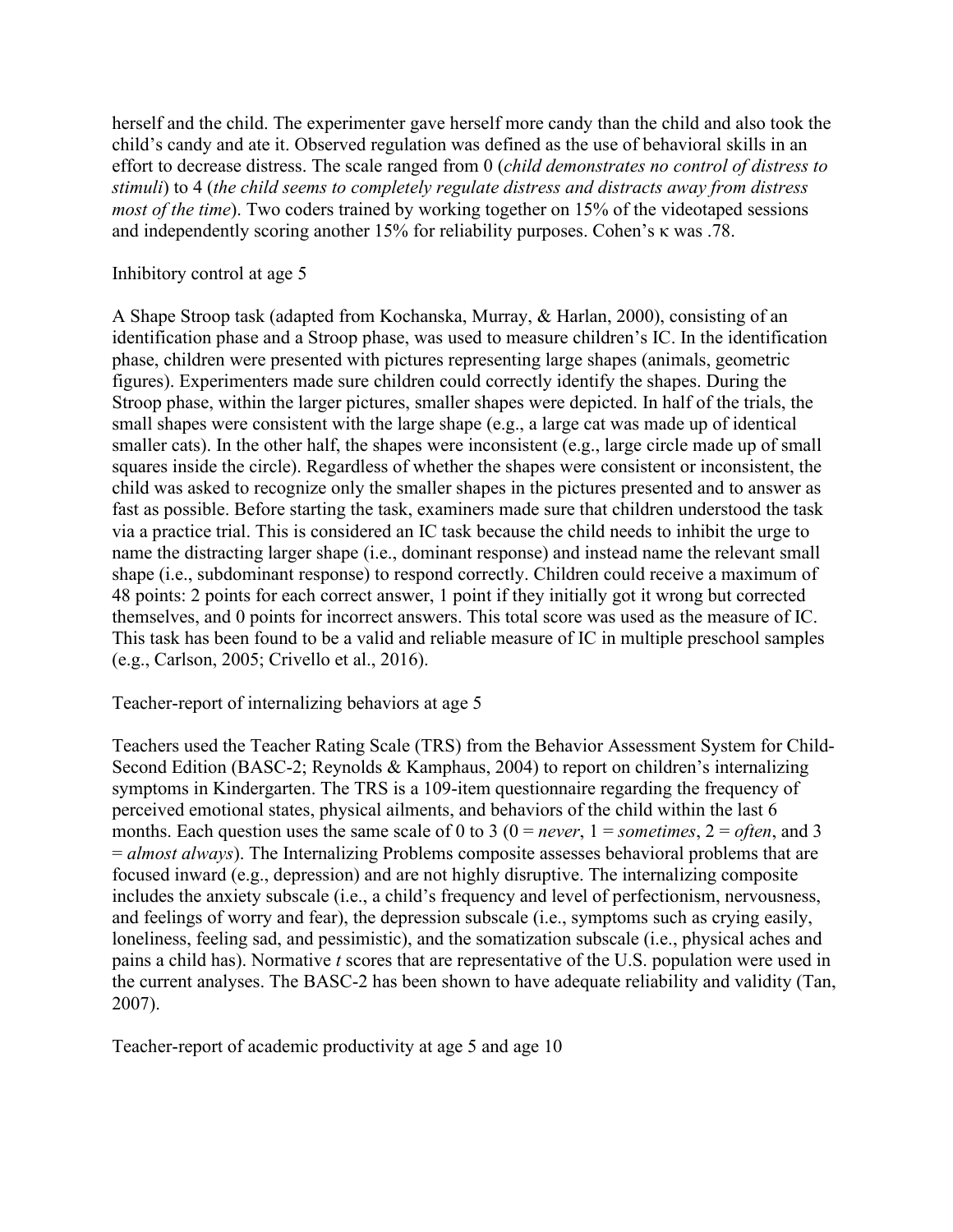Teachers completed the Academic Performance Rating Scale (DuPaul, Rapport, & Perriello, 1991) when children were in Kindergarten (age 5) and 5th grade (age 10). This 19-item scale was developed to measure teachers' judgments of children's academic performance. Teachers answered each item using a 1 (*never or poor*) to 6 (*very often or excellent*) scale. The academic productivity subscale was used in the current study (12 items; "Estimate the percentage of written math work completed relative to classmates," "Estimate the accuracy of completed written math work"). The composite had good internal reliability at age 5 ( $\alpha$  = .91) and age 10 ( $\alpha$ )  $= .92$ ).

Teacher-report of social skills at age 5 and age 10

Teachers completed the elementary version of the Social Skills Rating System (SSRS; Gresham & Elliott, 1990) in Kindergarten and 5th grade, which assesses teachers' perceptions of children's behavioral social skills on the basis of how often certain behaviors occur (0 = *never* to 2 = *very often*). The measure includes items such as "Invites others to join in activities" and "Receives criticism well." We used the social skills scale (40 items;  $\alpha$  = .74 at age 5,  $\alpha$  = .82 at age 10), which is a mean composite of the assertion, cooperation, responsibility, and self-control subscales. There is much reliability and validity evidence for the teacher-report form of the SSRS (e.g., Flanagan, Alfonso, Primavera, Povall, & Higgins, 1996; Pedersen, Worrell, & French, 2001).

Child-report of emotional and school problems at age 10

Children completed the Self-Report of Personality (SRP) child version (8–11) of the BASC-2 (Reynolds & Kamphaus, 2004) at the 10-year assessment. This measure includes 139 items assessing children's perceptions of their behavior, emotions, and personality, and has been shown to be both reliable and valid (Tan, 2007). There are true/false questions and scale items rated on a 4-point scale  $(0 = never to 3 = almost always)$ . We utilized the emotional symptoms and school problems sum indices of combined sex *t* scores, which are representative of the U.S. population, and categorized by age. The School Problems index includes the *Attitude to School* and *Attitude to Teachers* scales (14 items; α = .89). The *Attitude to School* subscale measures feelings of alienation, disaffection, and hostility toward school. The *Attitude to Teachers* subscale measures feelings of resentment and dislike of teachers, as well as beliefs that teachers are unfair, uncaring, or overly demanding.

The Emotional Symptoms index includes *Social Stress*, *Anxiety*, *Depression*, *Sense of Inadequacy*, *Self-Esteem*, and *Self-Reliance* (42 items; α = .95). The *Social Stress* subscale measures worry or distress related to social situations. The *Anxiety* subscale assesses a child's frequency and level of perfectionism, nervousness, and feelings of worry and fear. The *Depression* subscale assesses depressive symptoms, such as crying easily, loneliness, feeling sad and pessimistic, and having the desire to harm or kill oneself. The *Sense of Inadequacy* subscale measures the adolescent's perception that he or she is unable to achieve goals, and generally inadequate. The *Self-Esteem* subscale measures feelings of self-esteem, selfrespect, and self-acceptance, and the *Self-Reliance* subscale measures the adolescent's confidence in his or her ability to solve problems as well as a belief in his or her own dependability and decisiveness.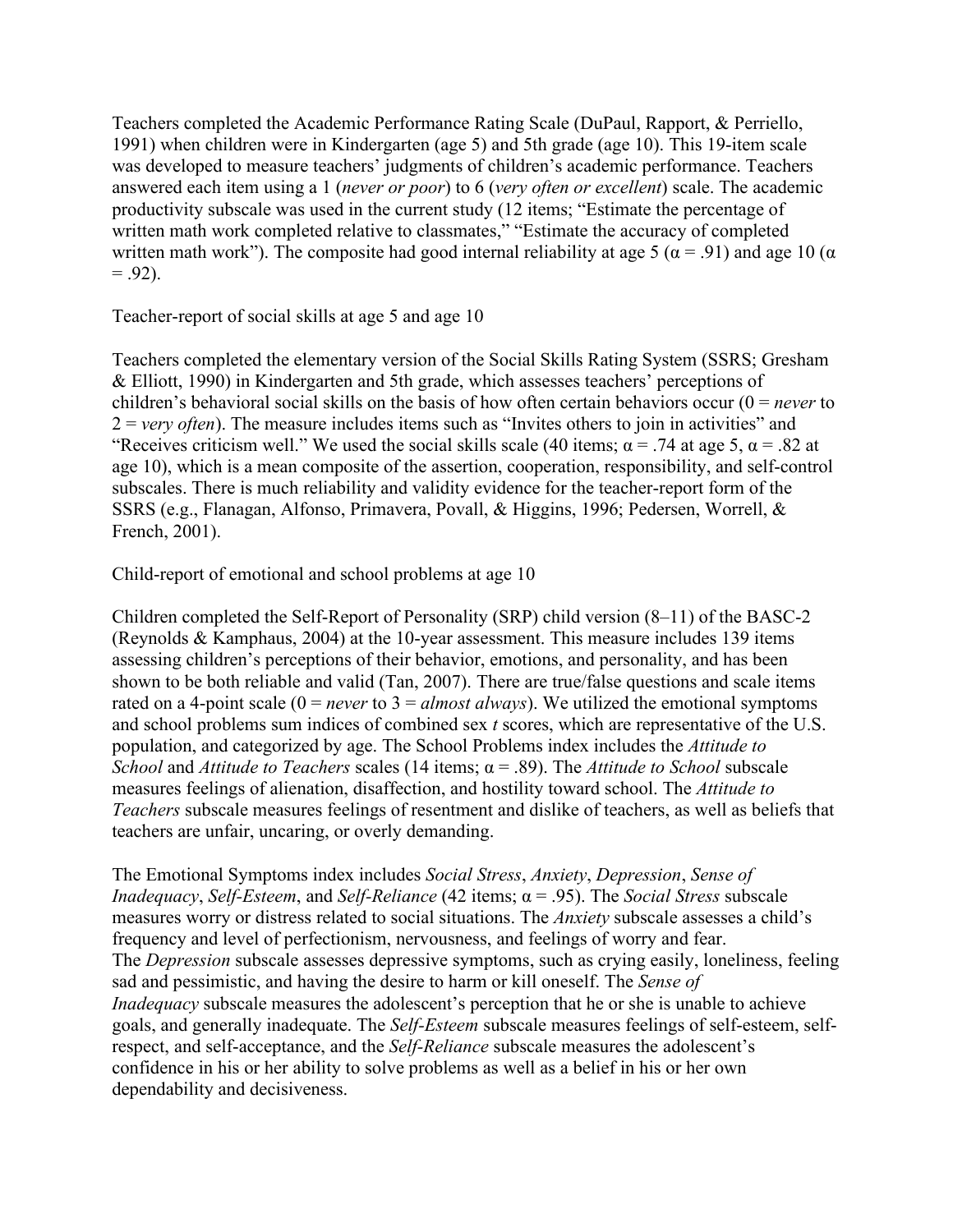#### **Results**

#### Analytic Plan

A path analysis was conducted to examine associations between maternal overcontrol in toddlerhood, children's ER and IC in early childhood, and social, emotional, and academic outcomes in preadolescence. Mplus (Version 7; Muthén & Muthén, 2012) was used to conduct the analyses and Full Information Maximum Likelihood (FIML) was used to handle missing data. Model fit was assessed by examining the comparative fit index (CFI; Marsh & Hau, 2007), the Tucker-Lewis index (TLI; Bentler, 1990), the standardized root mean square residual (SRMR), and the root mean square error of approximation (RMSEA; Cole & Maxwell, 2003). Values close to or greater than .95 indicate good model fit for the CFI and TLI, values less than .06 indicated good model fit for RMSEA, and values less than or equal to .08 indicate good model fit for SRMR (Hu & Bentler, 1999). A bias-corrected bootstrapping procedure (10,000 draws) was used to test the indirect effect of maternal overcontrol in toddlerhood on social, emotional, and academic adjustment in preadolescence, through children's emotional and behavioral self-regulatory functioning in early childhood. This approach has been shown to generate the most accurate confidence intervals for indirect effects, reducing Type I error rates and increasing power over other similar tests (MacKinnon, Lockwood, & Williams, 2004).

#### Selection of Covariates

In selecting covariates, we considered that parenting is often associated with child sex, ethnicity, marital status, and income (Hill, 2001; Lytton & Romney, 1991; Nelson, Leerkes, O'Brien, Calkins, & Marcovitch, 2012). We also tested whether there were cohort effects. Because we wanted to make sure that the model fit similarly for boys and girls, we ran a multigroup analysis to test whether structural paths were similar across child sex. There was no evidence that structural paths differed for boys and girls. Thus, both boys and girls were included in analyses. Further, 80% of the mothers were married at the time of assessment and marital status was not correlated with any of the primary study variables. Cohort was also not associated with any of the study variables. Because of this, including marital status and cohort in the model resulted in unchanged structural paths, but weakened model fit. Therefore, marital status and cohort were removed. In addition, because participants for the current study were oversampled for externalizing behaviors at age 2, which, in turn, were correlated with the 10-year outcome variables, we included 2-year externalizing behaviors as a covariate. Age was also included as a covariate because there was variability in participants' age at each assessment.

Finally, we included prior levels of the 10-year outcomes at age 5, with the exception of childreport of school problems. Child-report of school problems was not collected at age 5 and teacher-report of school problems at age 5 assessed specific learning problems rather than the children's attitudes toward teachers and school, which is what was measured in the 10-year child-report version. Thus, including the teacher-reported 5-year measure as an earlier indicator of the child-reported school problems measure would have been inappropriate. Child report of emotional problems was also not collected at age 5. However, child-report of emotional problems at age 10 is primarily a measure of children's perceptions of their anxiety and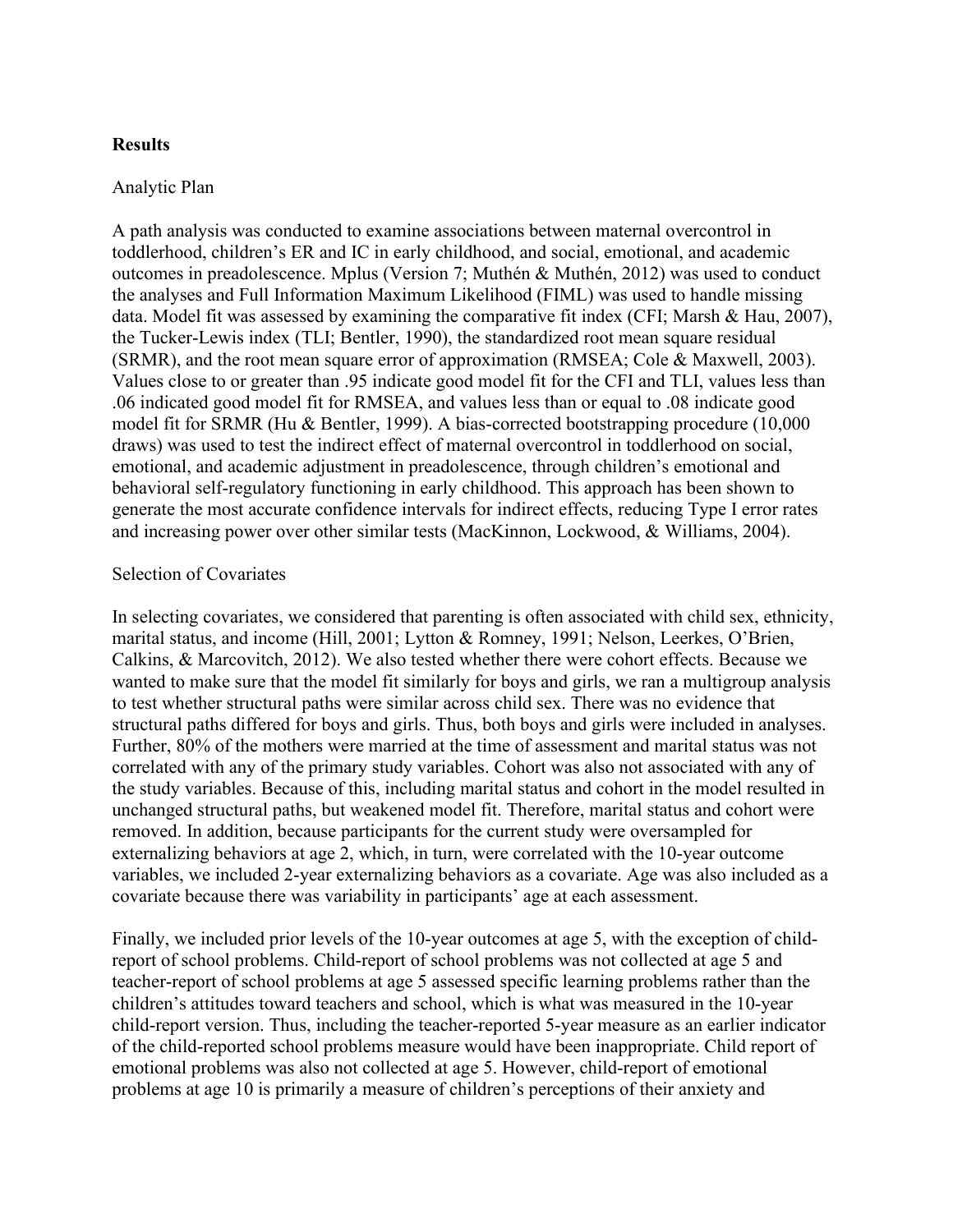depression symptoms. Therefore, although not a directly comparable measure, we controlled for teacher-report of internalizing behaviors at age 5; the 5-year teacher-reported internalizing symptoms measure and the 10-year child-reported emotional problems measure were significantly correlated,  $r = .24$ ,  $p < .05$ . Although measures used to control for prior levels of adjustment often differed in reporter and number of items and, therefore, limited our ability to fully measure change in constructs over time, we believe the inclusion of these variables significantly strengthens the study and provides greater insight into developmental processes.

In summary, child race, age, 2-year externalizing behaviors, family SES, 5-year teacher-report of internalizing symptoms, 5-year teacher-report of social skills, and 5-year teacher-report of academic productivity were examined as covariates in the model. Covariates were correlated with all other variables collected at the same time point in the analyses. In addition, covariates with significant associations with any of the primary study variables were included in the final model.

#### Model Results

Descriptive statistics and correlations for study variables are presented in Table 1. As expected, maternal overcontrol at age 2 was correlated negatively with children's ER and IC at age 5. There was no correlation between 5-year ER and 5-year IC. Child-reported and teacher-reported outcome variables at age 10 were significantly associated with one another. The hypothesized model was a good fit to the data,  $\chi^2(33, N = 422) = 54.77$  *p* = .01, CFI = .96, TLI = .92, SRMR = .04, RMSEA = .04 [CI = .02, .06] (standardized coefficients are presented in Figure 1). Examination of covariate effects revealed that SES was associated positively with IC ( $\beta$  = .24 (.06),  $p < .01$ ) and academic productivity ( $\beta = .13$  (.06),  $p < .05$ ), indicating that children from families of higher SES were more likely to have greater IC at age 5 and be more academically productive at age 10. Child age was associated negatively with overcontrolling parenting ( $\beta$  = −.14 (.06), *p* < .05), indicating that as age of the child increased, parental control tended to decrease. An interesting find was that externalizing behaviors at age 2 were significantly associated with all outcome variables at age 10. Specifically, age 2 externalizing was associated negatively with academic productivity ( $\beta = -.16$  (.06),  $p < .01$ ) and social skills ( $\beta = -.19$ ) (.06),  $p < .01$ ), and associated positively with emotional problems ( $\beta = .13$  (.06),  $p < .05$ ) and school problems ( $\beta$  = .16 (.06),  $p$  < .01). These findings indicate that as externalizing behaviors increase at age 2 children were more likely to have more emotional problems, more school problems, fewer social skills, and be less academically productive when they were 10 years-old.

The first aim of the study was to assess whether maternal overcontrol during toddlerhood was associated with children's ability to regulate their emotions and behaviors during early childhood. Results indicated that maternal overcontrol at age 2 was associated negatively with children's ER ( $\beta = -.20$  (.05),  $p < .01$ ) and IC ( $\beta = -.15$  (.05),  $p < .01$ ) at age 5; higher maternal control in toddlerhood, predicted a greater likelihood that children would display difficulties in regulating their emotional expressions and controlling their behavior in early childhood.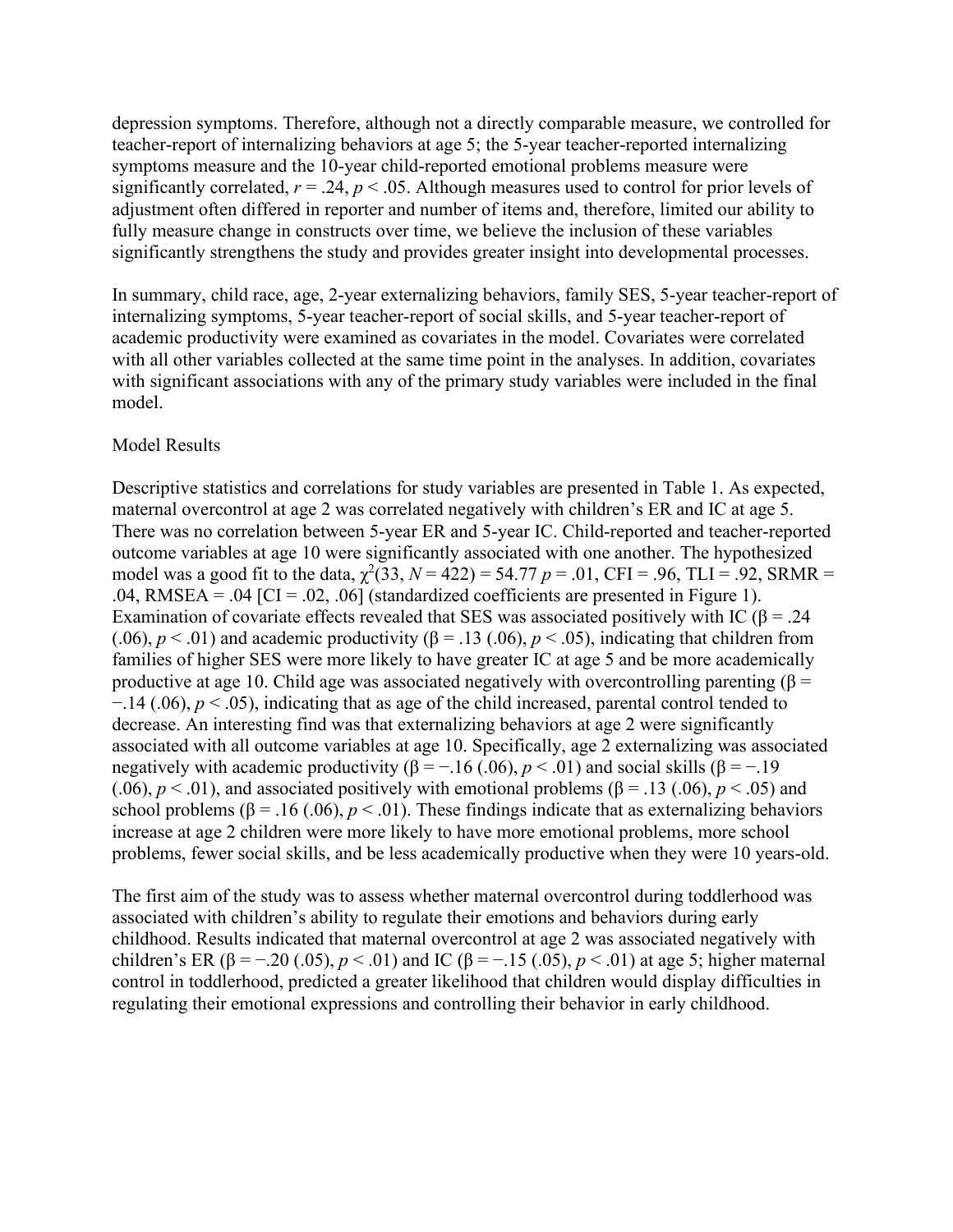**Table 1.** Descriptive Statistics and Correlations

| Variable name                         |          |         | 3        | 4        | 5        | 6        |          | 8               | 9        | 10       | 11      | 12       | 13     | 14    |
|---------------------------------------|----------|---------|----------|----------|----------|----------|----------|-----------------|----------|----------|---------|----------|--------|-------|
| 1. Overcontrol (OB) 2 year            |          |         |          |          |          |          |          |                 |          |          |         |          |        |       |
| 2. Emotion regulation (OB) 5 year     | $-.17**$ |         |          |          |          |          |          |                 |          |          |         |          |        |       |
| 3. Inhibitory control (OB) 5 year     | $-.19**$ | .11     |          |          |          |          |          |                 |          |          |         |          |        |       |
| 4. Internalizing (TR) 5 year          | $-.05$   | $-.08$  | $-.07$   |          |          |          |          |                 |          |          |         |          |        |       |
| 5. Academic productivity (TR) 5 year  | $-.15*$  | $.16*$  | $.34**$  | $-.43**$ |          |          |          |                 |          |          |         |          |        |       |
| 6. Social skills (TR) 5 year          | $-.12$   | $.16*$  | $.29**$  | $-.36**$ | $.70**$  |          |          |                 |          |          |         |          |        |       |
| 7. Emotional problems (CR) 10 year    | $.12*$   | $-.15*$ | $-.26**$ | $.24**$  | $-.25**$ | $-.17*$  |          |                 |          |          |         |          |        |       |
| 8. School problems (CR) 10 year       | .05      | $-.12$  | $-.24**$ | $.19**$  | $-.19**$ | $-.15*$  | $.60**$  |                 |          |          |         |          |        |       |
| 9. Academic productivity (TR) 10 year | $-.12*$  | $.16*$  | $.27**$  | $-.26**$ | $.54**$  | $.42**$  |          | $-43**$ $-34**$ |          |          |         |          |        |       |
| 10. Social skills (TR) 10 year        | $-.09$   | $.15*$  | $.16*$   | $-.07$   | $.37**$  | $.37**$  | $-.33**$ | $-.27**$        | $.72**$  |          |         |          |        |       |
| 11. Externalizing (PR) 2 year         | .01      | $-.06$  | $-.11$   | $.18**$  | $-.34**$ | $-.30**$ | $.20**$  | $.20**$         | $-.29**$ | $-.25**$ |         |          |        |       |
| 12. Child race                        | $.16**$  | $.02\,$ | $-.14*$  | $.02\,$  | $-.06$   | $-.11$   | .00.     | $-.04$          | $-.04$   | $-.07$   | .01     |          |        |       |
| 13. Child sex                         | $-.08$   | $.12*$  | $.12*$   | .06      | $.15*$   | $.18**$  | $.02\,$  | $-.19**$        | .11      | $.17**$  | $-.07$  | .04      |        |       |
| 14. SES                               | $-11$    | $-.10$  | $.24**$  | $-.05$   | $.22**$  | .11      | $-16**$  | $-.17**$        | $.23**$  | $.14*$   | $-.15*$ | $-.18**$ | $-.03$ |       |
| Mean                                  | 2.41     | 2.86    | 42.56    | 143.39   | 4.11     | 1.41     | 281.66   | 101.61          | 4.06     | 1.44     | 52.00   | N/A      | N/a    | 44.22 |
| SD                                    | .67      | .90     | 7.37     | 20.71    | .68      | .33      | 41.60    | 20.29           | .75      | .34      | 9.31    | N/a      | N/A    | 12.01 |
| $\cal N$                              | 422      | 314     | 324      | 250      | 218      | 257      | 282      | 282             | 260      | 268      | 394     | 422      | 422    | 313   |

*Note*. OB= observed; CR = child self-report; TR = teacher report; PR = parent report; SES = socioeconomic status. Child age was also included in the model as a covariate but is not depicted in the table for simplicity; age was not correlated with any of the study variables. Significance levels  $p < .05$ . \*\*  $p < .01$ .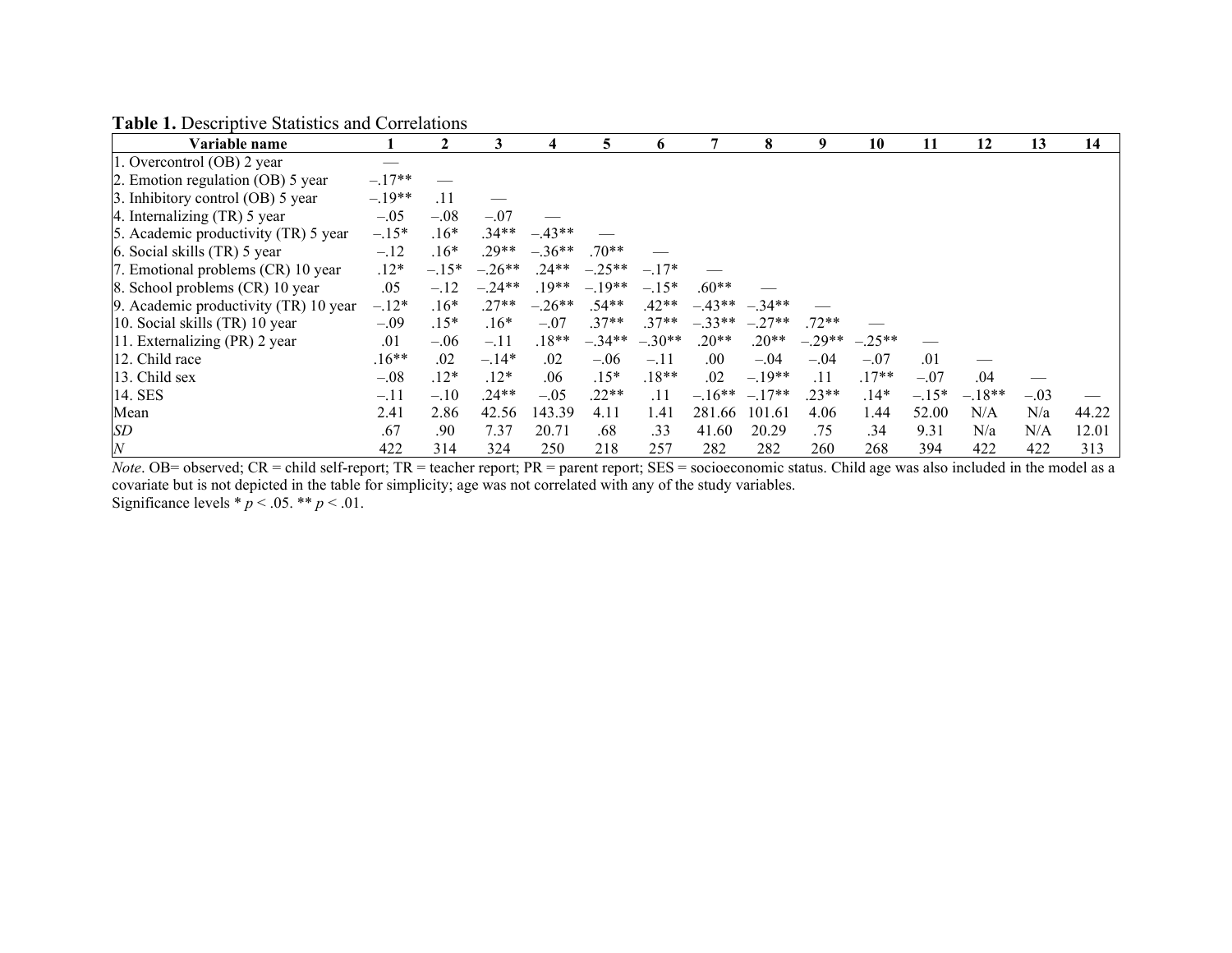

**Figure 1.** Standardized model estimates. Child sex, race, age, 2-year externalizing behaviors, and socioeconomic status (SES) were used as covariates but are not depicted. Direct effects from maternal overcontrol at age 2 and 10-year outcomes were also modeled but coefficients are not depicted. No direct effects from maternal overcontrol to any of the 10-year outcomes were significant. Dashed boxes represent age 5 variables added to the model to control for prior levels of the 10-year outcomes. Significant paths are bolded; \*  $p < .05$ ; \*\*  $p < .01$ . Model Fit:  $\gamma/233$ , N  $= 422$ ) = 54.77 p = .01, comparative fit index (CFI) = .96, Tucker-Lewis Index (TLI) = .92,  $SRMR = .04$ , root mean square error of approximation  $(RMSEA) = .04$  [confidence interval CI = .02, .06].

The second aim was to assess whether children's ER and IC during early childhood predicted social, emotional, and academic outcomes in preadolescence. Results indicated that children's ER at age 5 was associated negatively with child-reported emotional problems ( $\beta = -13$ ) (.06),  $p < .05$ ) and child-reported school problems ( $\beta = -.13$  (.06),  $p < .05$ ). ER at age 5 was also associated positively with teacher-report of academic productivity ( $\beta$  = .12 (.06),  $p$  < .05) and social skills ( $\beta$  = .13 (.06),  $p$  < .05) at age 10. Children's IC at age 5 was associated negatively with child report of emotional problems ( $\beta = -0.21$  (.06),  $p < 0.01$ ) and school problems ( $\beta = -0.21$ (.06),  $p < .01$ ), and positively with teacher report of academic productivity ( $\beta = .12$  (.06),  $p < .01$ ) at age 10 (see Figure 1). IC was not associated with teacher-report of social skills at age 10 ( $\beta$  = .10 (.06),  $p =$  ns). Because we controlled for 5-year measures of children's emotional problems, academic productivity, and social skills, and therefore account for some stability in these constructs from age 5 to age 10, these results suggest that greater self-regulation in early childhood—as indexed by ER and IC—may be associated with changes in various forms of adjustment from childhood to preadolescence. Specifically, children with greater self-regulatory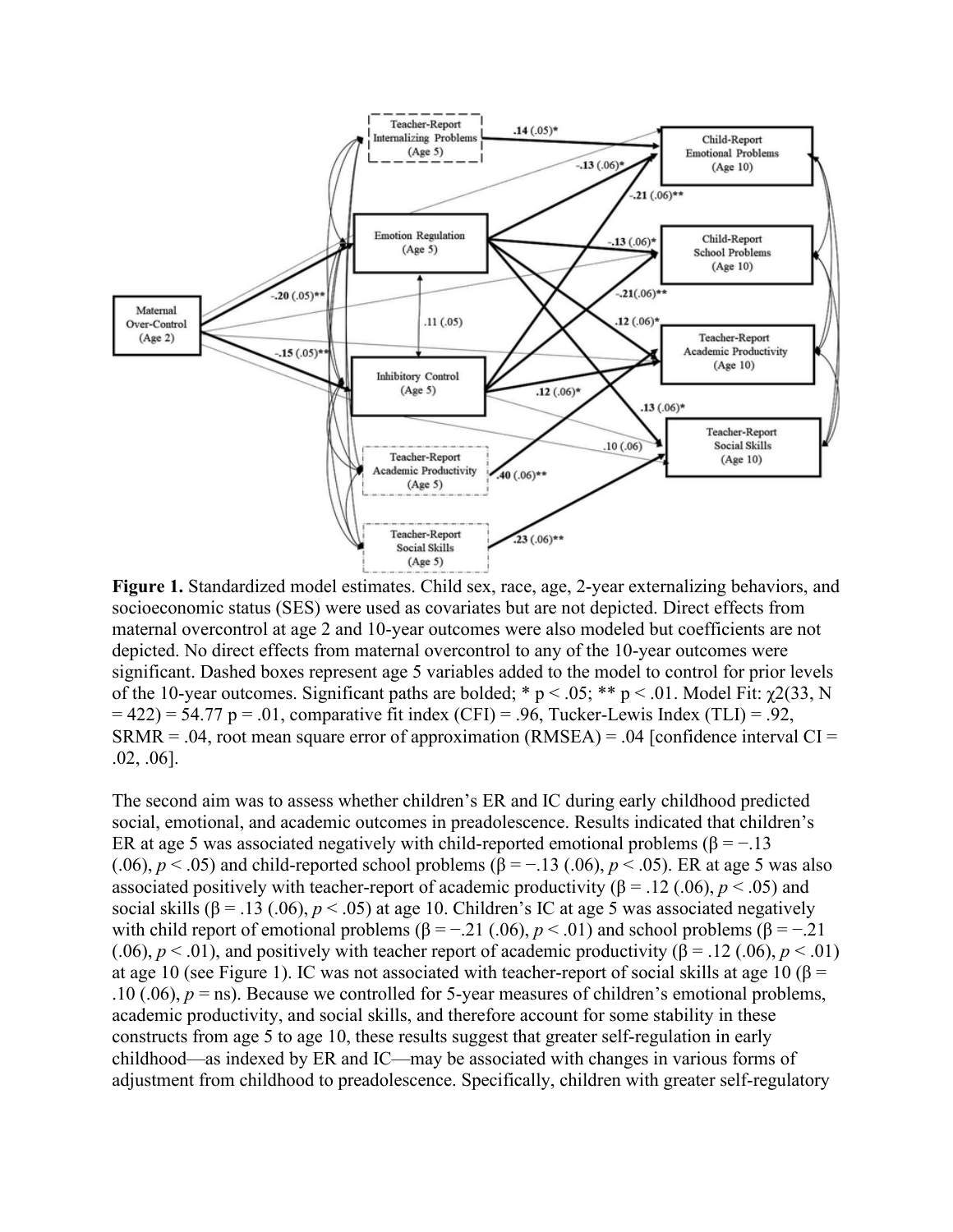skills at age 5 were more likely to increase in their academic productivity and social skills, and decrease in their emotional and school problems, as they transition to adolescence.

Finally, the indirect effect from maternal overcontrol at age 2 to each of the age 10 outcome variables was significant via children's ER at age 5 (see Table 2 for unstandardized estimates of indirect effects). The indirect effect from maternal overcontrol at age 2 to emotional problems, academic productivity, and academic productivity was also significant via children's IC at age 5 (see Table 2). However, the indirect effect of overcontrol to social skills via IC was not significant. These findings indicate that maternal overcontrol in toddlerhood was associated with changes in teacher- and child-reported social, emotional, and academic adjustment from childhood to preadolescence through its association with children's ability to self-regulate their behavior and emotions in early childhood.

| Table 2. Unstandardized Estimates of Indirect Effects, SEs, and 95% Bias-Corrected Bootstrap |  |  |
|----------------------------------------------------------------------------------------------|--|--|
| Confidence Intervals                                                                         |  |  |

|                                                                                                    |                 |     | Confidence intervals |         |  |
|----------------------------------------------------------------------------------------------------|-----------------|-----|----------------------|---------|--|
| Indirect paths                                                                                     | <b>Estimate</b> | SE  | Lower                | Upper   |  |
| $OC(2 \text{ year}) \rightarrow ER(5 \text{ year}) \rightarrow CR$ Emotional problems (10 year)    | 1.65            | .85 | .36                  | 3.08    |  |
| $OC(2 \text{ year}) \rightarrow ER(5 \text{ year}) \rightarrow CR$ School problems (10 year)       | .77             | .45 | .10                  | 1.91    |  |
| $OC(2 \text{ year}) \rightarrow ER(5 \text{ year}) \rightarrow TR$ Academic productivity (10 year) | $-.03$          | .02 | $-.07$               | $-.003$ |  |
| $OC(2 year) \rightarrow ER(5 year) \rightarrow TR Social skills (10 year)$                         | $-.01$          | .01 | $-.03$               | $-.003$ |  |
| $OC(2 \text{ year}) \rightarrow IC(5 \text{ year}) \rightarrow CR$ Emotional problems (10 year)    | 1.83            | .96 | .46                  | 4.42    |  |
| $OC(2 year) \rightarrow IC(5 year) \rightarrow CR$ School problems (10 year)                       | .91             | .51 | .19                  | 2.24    |  |
| $OC(2 \text{ year}) \rightarrow IC(5 \text{ year}) \rightarrow TR$ Academic productivity (10 year) | $-.02$          | .01 | $-.05$               | $-.001$ |  |
| $OC(2 \text{ year}) \rightarrow IC(5 \text{ year}) \rightarrow TR Social skills (10 \text{ year})$ | $-.01$          | .01 | $-.08$               | .04     |  |

*Note*. OC = maternal overcontrol; ER = emotion regulation; IC = inhibitory control; CR = child report; TR = teacher report. Bolded values represent significant indirect effects.

## **Discussion**

We used longitudinal data spanning 8 years and multiple developmental periods, as well as multimethod and multireporter measurement techniques, to assess associations between overcontrolling parenting in toddlerhood, self-regulation by the end of early childhood, and adjustment in preadolescence. The current study has multiple strengths and adds to our current understanding regarding the development of self-regulation as a mediating mechanism between caregiving and various forms of adjustment.

To add to the longitudinal work assessing the association between self-regulatory skills in early childhood and functioning in preadolescence, we assessed the association between IC and ER at age 5 and teacher and child reports of children's social, emotional, and academic adjustment at age 10. As predicted, greater ER at age 5 was associated with fewer child-reported emotional problems, greater teacher-reported social skills, and greater teacher-reported academic productivity at age 10, even after controlling for prior levels of adjustment at age 5. Similarly, after controlling for 5-year adjustment, greater 5-year IC was associated with fewer 10-year child-reported emotional problems and school problems, and more teacher-reported academic productivity. Thus, children who develop the ability to effectively dampen negative arousal in emotionally charged contexts, and inhibit behavioral responses that are inappropriate for the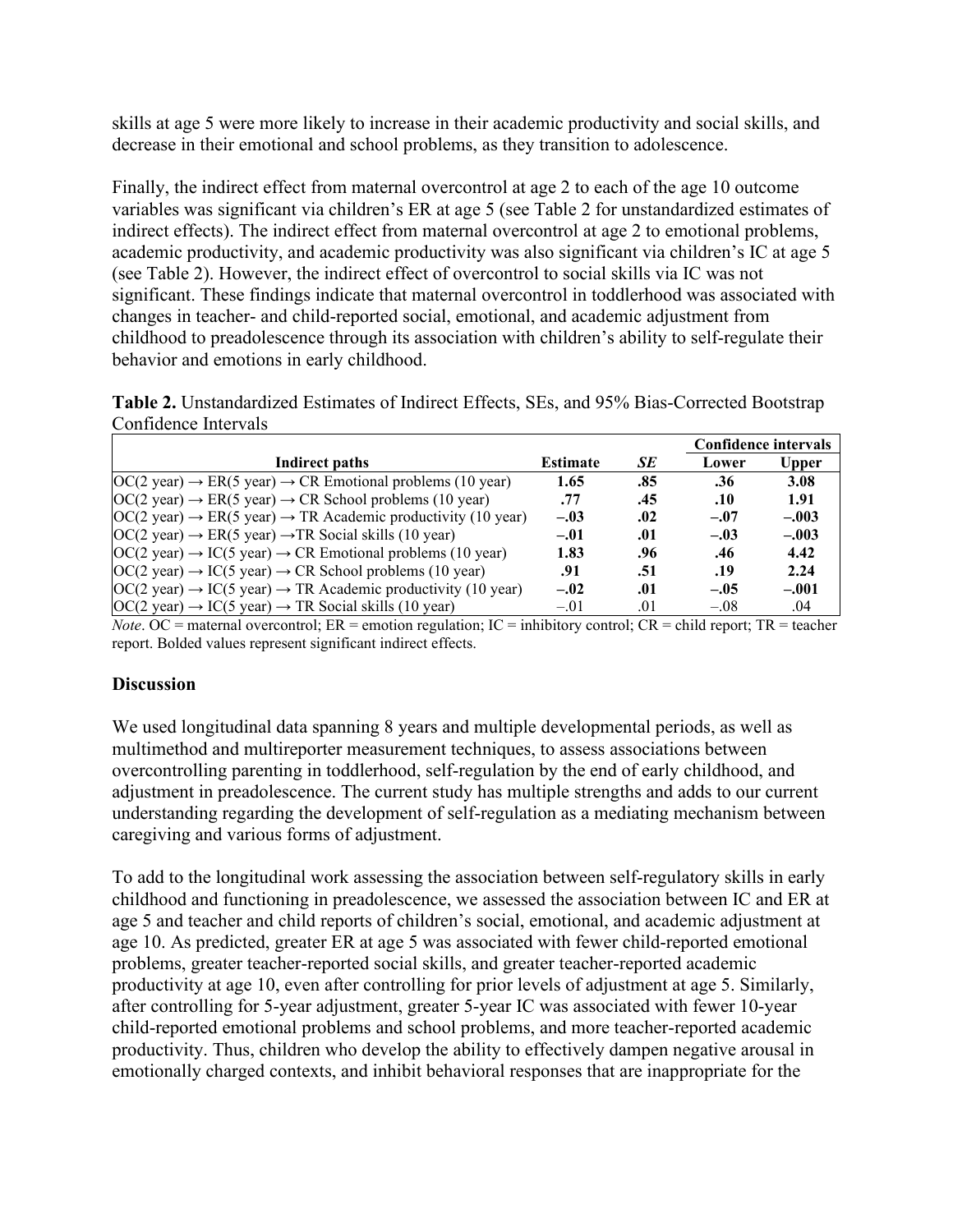current situation, appear to have an easier time adjusting to the increasingly difficult environmental demands of the preadolescent school context.

A significant advantage of the current study is that we included earlier measures of our outcome variables, and therefore accounted for some stability in these constructs over time. By controlling for earlier adjustment, we were able to provide stronger support for the association between both aspects of self-regulation, IC and ER, and potential changes in social, emotional, and academic functioning from early childhood through adolescence. Thus, over and above the concurrent associations between IC, ER, and functioning at age 5, children's regulatory abilities by the end of early childhood predict the likelihood children will increase or decrease in multiple aspects of adjustment into preadolescence. This finding underscores the importance of having developed efficient and effective self-regulatory skills by the end of the early childhood period. More important, because IC and ER showed unique associations with adjustment, the current findings underscore the importance of developing both regulatory skills and suggest that IC and ER may influence adjustment in different ways.

It could be that self-regulatory skills by the end of early childhood, as children transition to the school environment, are particularly important because it is during this time that children are starting to form attitudes about school and form relationships within the school context. These initial experiences, and the self-regulatory skills associated with them, may then set the stage for a cascade of events leading to adjustment and maladjustment. Thus, intervention and prevention efforts may be most influential if they are able to identify children at risk for self-regulatory difficulties early in life and target the early childhood period as the time to facilitate the development of these skills.

Another strength of the current study is the focus on overcontrolling parenting during toddlerhood as it relates to children's IC and ER in childhood. A greater desire for independence often puts toddlers in situations of increasing emotional challenge and complexity. If parents try to exert too much control over these situations and step in before children try to handle the challenge independently, or physically keep children from these frustrating or fearful contexts all together, they may, unintentionally, hinder the development of children's independent selfregulatory abilities. For example, if an overcontrolling parent removes a young child from a situation where, for a successful peer interaction, she needs to control her emotions/behavior and share a toy, she may not develop the skills to navigate that situation in socially appropriate ways when a parent is not present. Therefore, it is not surprising that, as hypothesized, we found that overcontrolling parenting at age 2 was associated negatively with ER and IC at age 5. Although our finding is correlational in nature and we were not able to directly test whether overcontrol was associated with changes in self-regulation from toddlerhood to early childhood, this finding has implications for intervention and prevention efforts such that it underscores the importance of educating, often well-intentioned, parents on supporting autonomy and challenge in their young children's lives. Creating increasingly complex, and emotionally and behaviorally challenging situations during toddlerhood, when self-regulatory skills are rapidly developing, in addition to waiting to step in to assist until it is clear the child in incapable of managing the situation on her own, may have positive associations with self-regulatory skills underlying children's adjustment well into adolescence and beyond.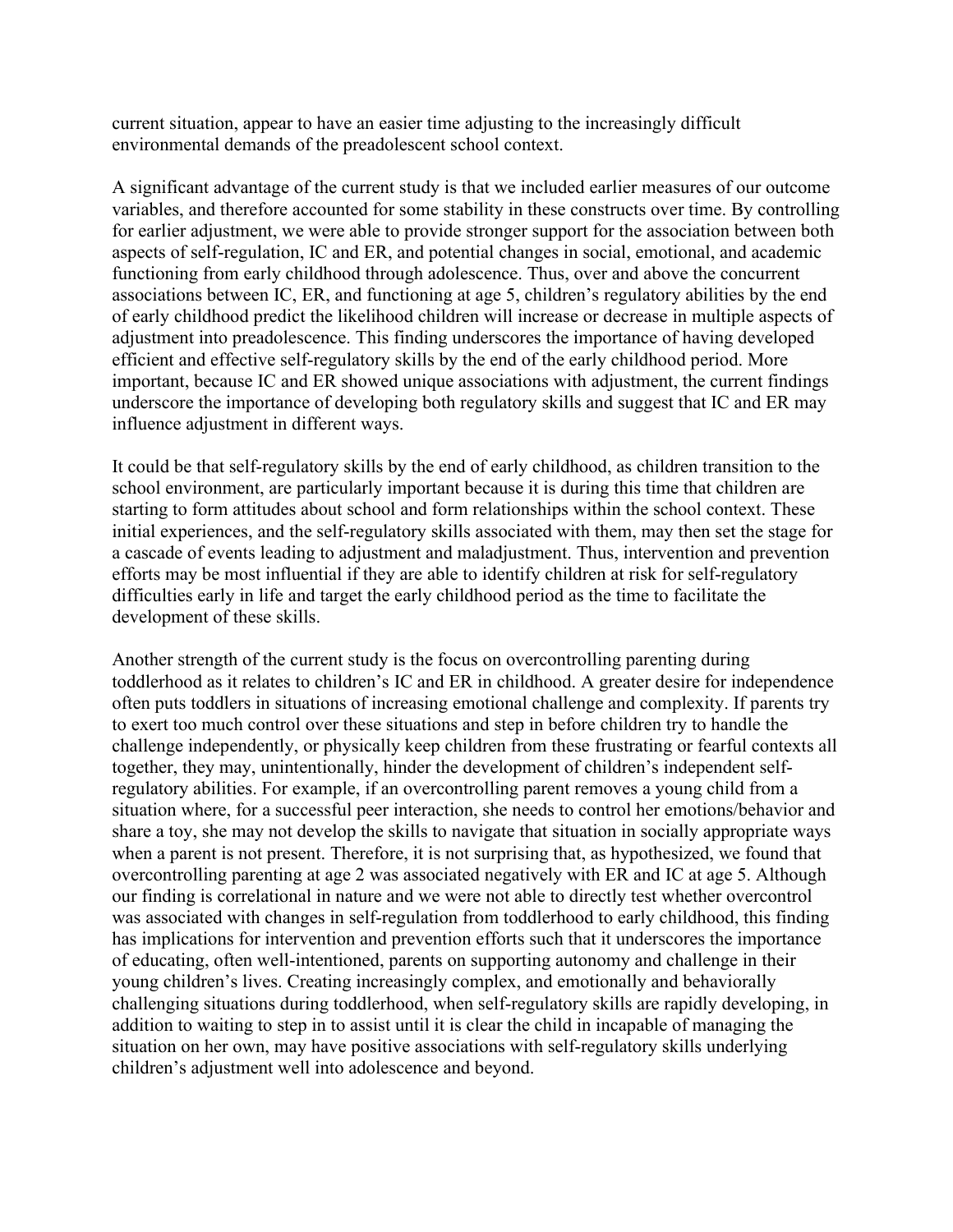We were also able to link overcontrolling parenting at age 2 to multiple domain specific selfregulatory components. In our model, we assessed ER and IC in the context of one another and provide support for the unique longitudinal associations between overcontrol and both regulatory processes. Thus, future work that can control for prior levels of regulation and examine how changes in overcontrolling parenting may be distinctly associated with each domain of selfregulation is warranted. For example, it is possible that fewer opportunities to model appropriate emotional responses or minimizing emotional experiences when parents step-in too soon are mechanisms for decreased ER, whereas fewer opportunities to teach specific strategies to control behavior and impulse may be mechanisms for decreased IC.

The use of teacher- and child-report measures as distinct constructs in our model was another strength of the current study. By doing so, we were able to provide some evidence that early selfregulatory skills not only predict how children are perceived by people outside of their family, but also how they perceive themselves and their functioning. It is well-documented that how teachers view students, as well as the teacher–child relationship, has significant implications for how teachers interact with children, the opportunities they give them, as well as how much time is invested in their academics (e.g., Baker, 2006; Birch & Ladd, 1997; Buyse, Verschueren, Verachtert, & Van Damme, 2009; Hamre & Pianta, 2001). This may be because the development of effective self-regulatory skills allows children to be more cooperative and engaging in the classroom (i.e., inhibit the urge to speak out of turn or distract away from current classroom activities), thereby increasing teacher likability and investment. In turn, this may be associated with greater academic productivity, an optimistic view of school, increased self-confidence, and overall better psychological health.

Our finding that early IC and ER predict children's own perceptions of how positively they think of their relationships with their teachers and their peers, as well as their ability to manage emotional distress, is also important. Although likely associated, child-report measures do not reflect observable characteristics like how productive or successful they are in school (i.e., number of assignments completed, length of time to complete assignments, or letter grades), they reflect the child's attitude toward the school setting and the social relationships within that setting. Indeed, researchers have documented the association between children's attitude toward school and their overall adaptation within the academic environment and beyond (e.g., Marchant, Paulson, & Rothlisberg, 2001; Wang & Holcombe, 2010). Thus, early self-regulation may play an important role in the development of positive experiences and attitudes, thereby playing a role in subsequent adjustment.

Finally, we examined whether IC and ER at age 5 were mechanisms that linked overcontrolling parenting at age 2 with social, emotional, and academic adjustment at age 10. The indirect effects from overcontrolling parenting at age 2 to preadolescent adjustment at age 10 through both IC and ER at age 5 were significant, with the exception of the indirect effect between parenting at age 2 and teacher-reported social skills at age 10 through IC at age 5. Existing work has provided some evidence for the mediating role of self-regulation in the association between parenting and child outcomes using longitudinal models (e.g., Chang et al., 2011; Hofer et al., 2010); we build on this work by identifying parental overcontrol as a specific parental behavior associated in unique ways to later IC and ER, and subsequently provide evidence that both IC and ER are associated with adjustment across domains as perceived by both teachers and children in distinct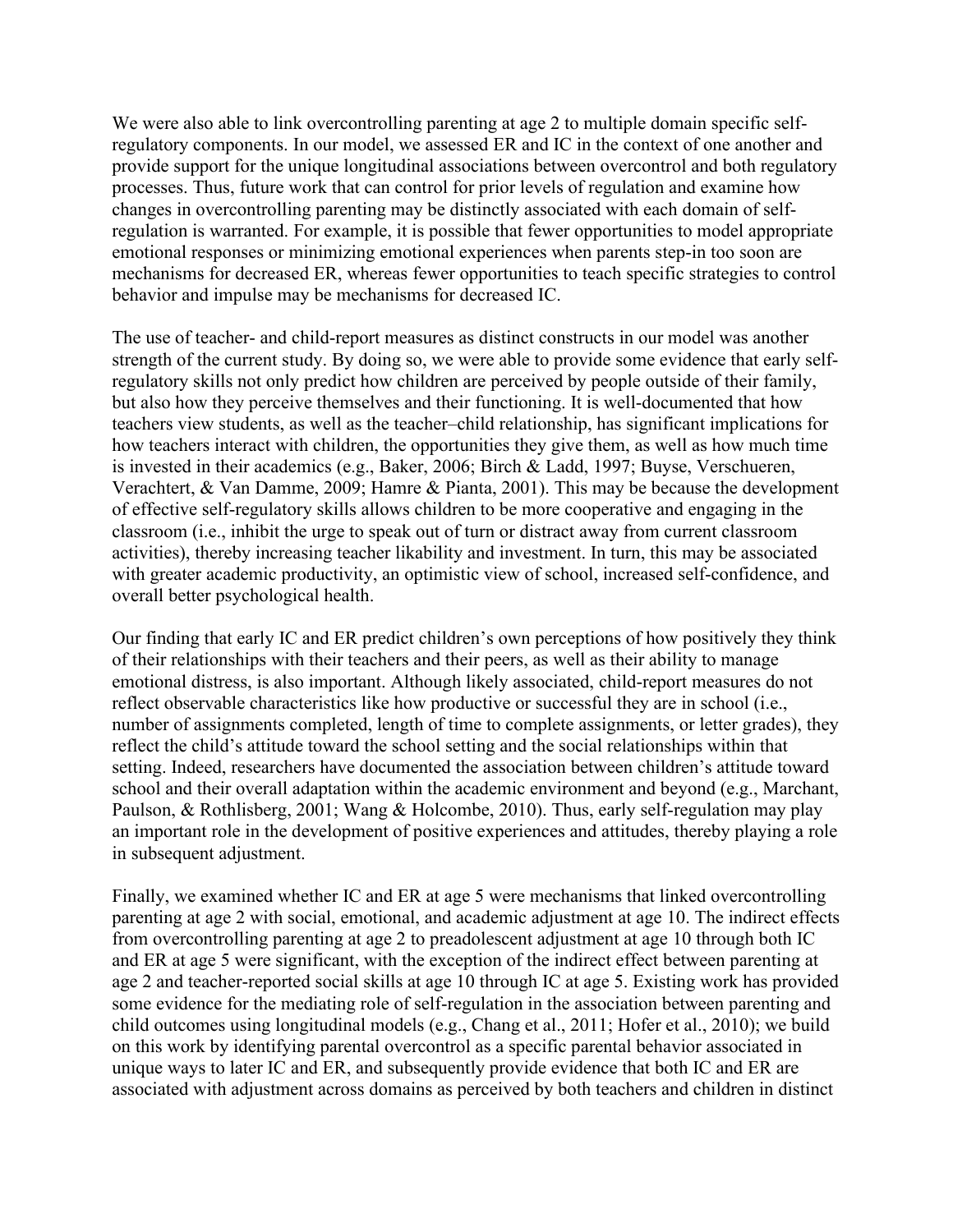ways. Moreover, we extend the age span in which this specific mediational model has been tested by going from toddlerhood through preadolescence, a developmental period that is particularly important to study given the need for effective self-regulatory skills that can help children manage the difficulties associated with more intense emotions, more complicated relationships, and increased pressure and responsibilities.

Taken together, results of the current study suggest that it is possible that overcontrolling parenting early in life may negatively affect the development of children's ER and IC across early childhood; subsequently, by the end of early childhood, children with overcontrolling parents may be less able to manage the challenging demands that come with entering and navigating through the school environment, leading to greater maladjustment across social, emotional, and academic domains.

#### Limitations and Future Directions

Despite the many strengths of this study, it is not without limitations. First, the current study examined only two component processes of self-regulation, emotional and behavioral regulation, whereas current perspectives often acknowledge additional important processes such as attentional, biological, and cognitive (e.g., Calkins & Fox, 2002; Calkins, Perry, & Dollar, 2016). Thus, future research is warranted to examine the associations among all components of selfregulation as predictors of various types of adjustment in preadolescence and adolescence. In addition, we were only able to utilize one laboratory behavioral measure of IC and ER in the current study, and the anger eliciting task could be measuring emotionality in addition to regulation. Ideally, future work should incorporate multiple measures that provide greater information about how children regulate their behavior and emotions across family and school settings. Moreover, although a significant strength of our study is that we were able to include earlier 5-year measures of children's adjustment at age 10, these earlier measures differed in reporter and number of items. Thus, although we believe their inclusion in the model significantly strengthens the current study, they are not optimal for assessing change in development across time. We were also not able to include earlier parenting or self-regulation measures and could not assess how changes in parenting or self-regulation were associated with changes in children's social, emotional, and academic functioning from early childhood to adolescence.

In addition, although this study focused on the role of children's emotional and behavioral regulation as a mechanism to explain the association between early overcontrol and children's subsequent social, academic, and psychological adjustment, there are many additional mechanisms that may shed light on the association between early caregiving behavior and children's subsequent adjustment. For instance, early parenting behaviors likely are associated with children's developing social abilities, and in turn, children's social skills may contribute to their adjustment across multiple domains of functioning. There is a vast literature highlighting that sensitive parenting behaviors promote children's social skill development (e.g., Burchinal, Roberts, Zeisel, Hennon, & Hooper, 2006; Zhou et al., 2002), possibly through appropriate modeling of parents' own self-control, negotiation, and cooperation. Further, many other aspects of children's development, such as physical health, should be considered by future work to explain the association between the early parenting context and adolescent well-being.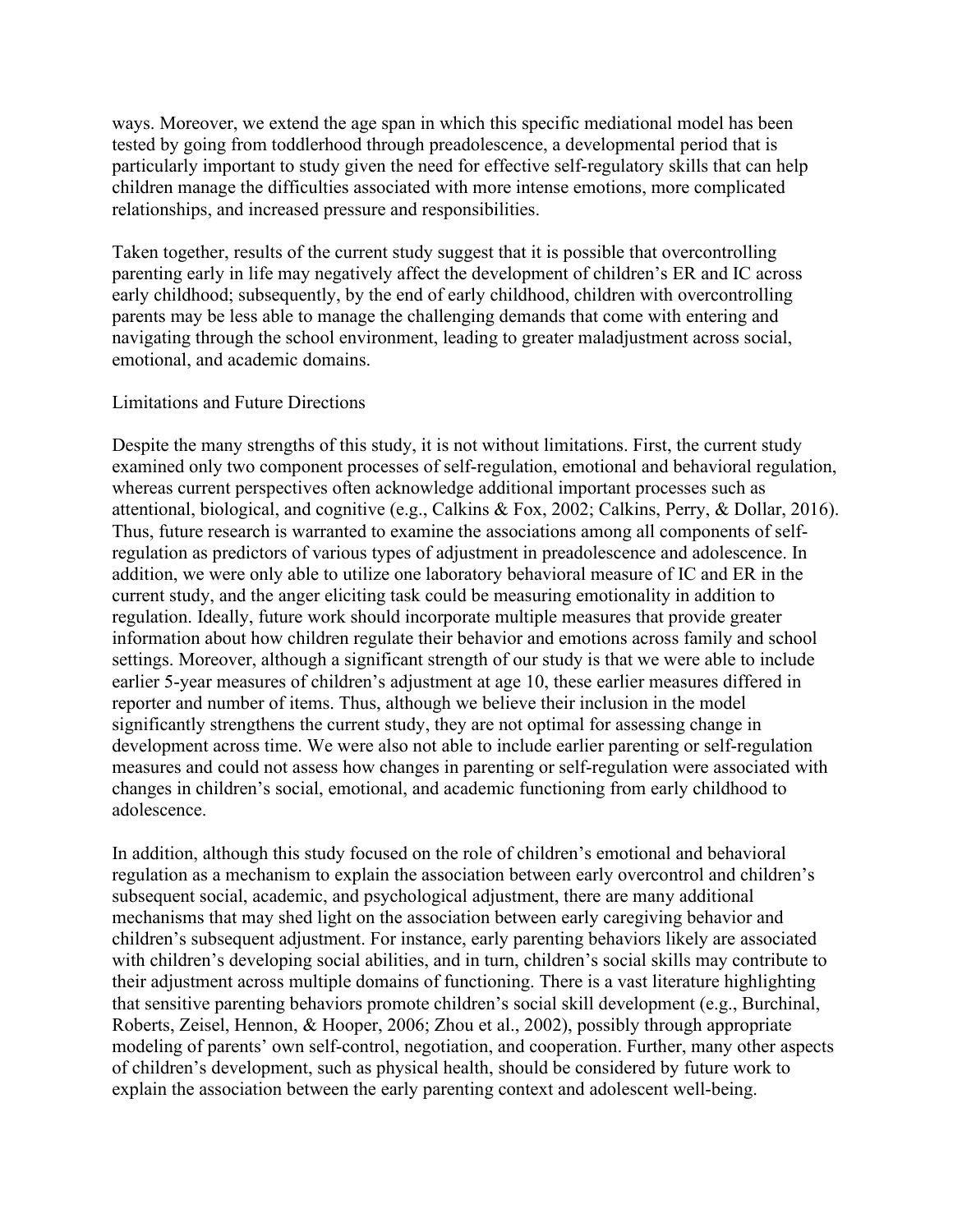Finally, we examined only one specific aspect of parenting. Measures of harsh discipline and corporal punishment also have been found to be associated with adjustment (Pettit et al., 2001; Weiss, Dodge, Bates, & Pettit, 1992). Because we did not have a measure of harsh discipline to include in our model we cannot be sure how each distinctly associate with IC and ER. It could be that overcontrolling parents in the current study also used increased corporal punishment and this would have been more strongly associated with self-regulation if measured. It is also unknown how additional aspects such as parental rejection, home chaos, child structure/routine would function in the proposed mediational model. Given the salience of the early parent–child relationship on the development of important self-regulatory abilities in early childhood, future work is needed to examine the intricacies of various aspects of parenting behaviors to see if they are differentially associated with children's developmental pathways.

### **Conclusions**

In conclusion, IC and ER abilities in early childhood may be associated with changes in behaviors and skills associated with well-being from childhood to adolescence. Thus, targeting early childhood as a time to facilitate the development of these regulatory skills is important. In addition, controlling parenting in early childhood may be one predictor of childhood regulatory skills. The significant indirect effects found in the current study suggest that children's selfregulatory skills may be one mechanism that links early controlling parenting and preadolescent adjustment. Although many overprotective parents may be trying to protect their child and shield him or her from harm, these parents may be receptive to parent training to afford their child the opportunity to develop appropriate self-regulatory skills and better overall adjustment by preadolescence.

## **References**

- Achenbach, T. M. (1992). *Manual for the child behavior checklist/2–3 and 1992 Profile*. Burlington, VT: Department of Psychiatry, University of Vermont.
- Achenbach, T. M., Edelbrock, C., & Howell, C. T. (1987). Empirically based assessment of the behavioral/emotional problems of 2- and 3-year-old children. *Journal Of Abnormal Child Psychology*, *15*, 629–650. 10.1007/BF00917246
- Baker, J. A. (2006). Contributions of teacher-child relationships to positive school adjustment during elementary school. *Journal of School Psychology*, *44*, 211–229. 10.1016/j.jsp.2006.02.002
- Barker, E. D., Oliver, B. R., Viding, E., Salekin, R. T., & Maughan, B. (2011). The impact of prenatal maternal risk, fearless temperament and early parenting on adolescent callousunemotional traits: A 14-year longitudinal investigation. *Journal of Child Psychology and Psychiatry*, *52*, 878–888. 10.1111/j.1469-7610.2011.02397.x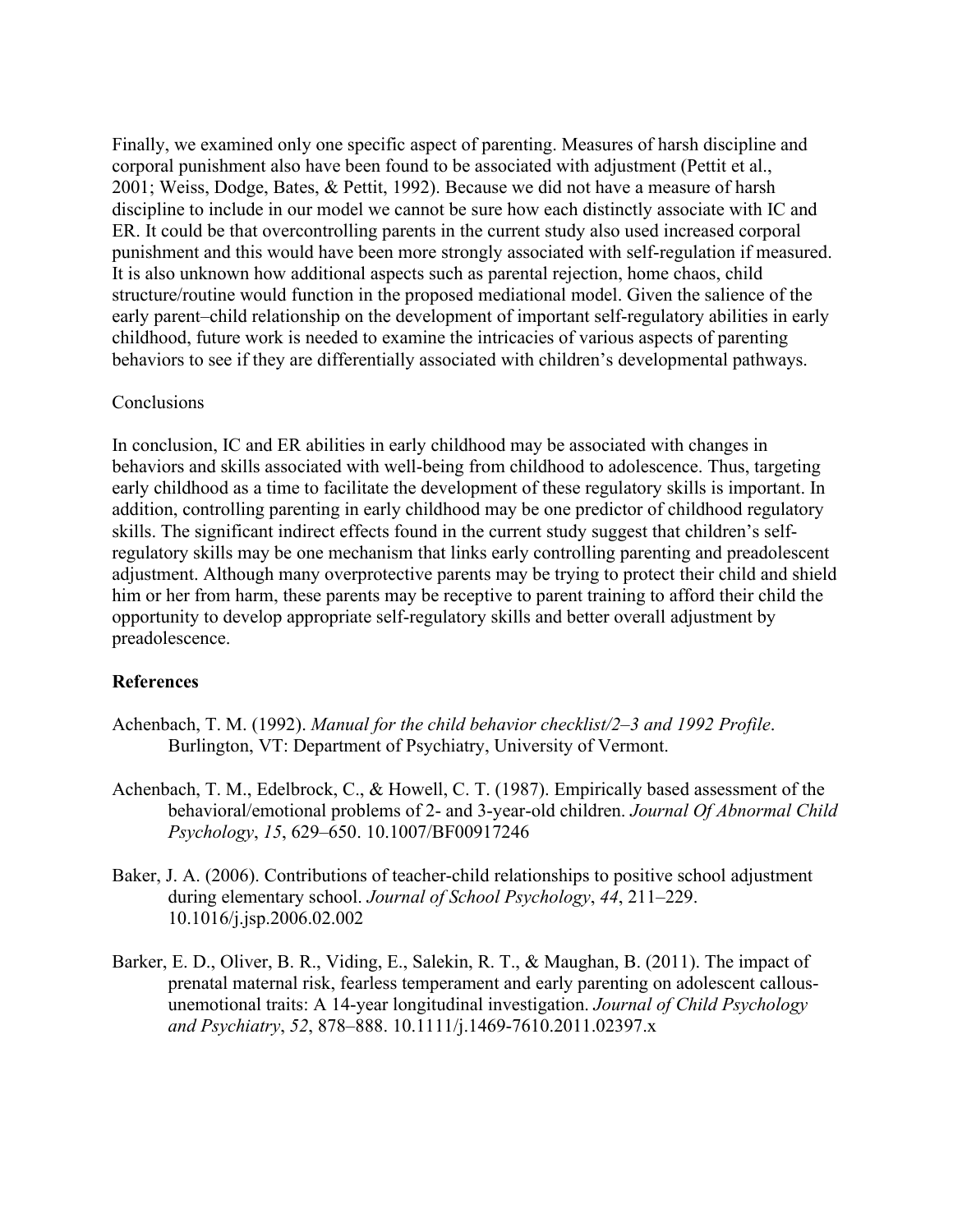- Baumrind, D., Larzelere, R. E., & Owens, E. B. (2010). Effects of preschool parents' power assertive patterns and practices on adolescent development. *Parenting: Science and Practice*, *10*, 157–201. 10.1080/15295190903290790
- Bell, M. A., & Calkins, S. D. (2012). Attentional control and emotion regulation in early development. In M. I.Posner (Ed.), *Cognitive neuroscience of attention* (pp. 322–330). New York, NY, US: Guilford Press.
- Bentler, P. M. (1990). Fit indexes, lagrange multipliers, constraint changes and incomplete data in structural models. *Multivariate Behavioral Research*, *25*, 163–172.
- Birch, S. H., & Ladd, G. W. (1997). The teacher–child relationship and children's early school adjustment. *Journal of School Psychology*, *35*, 61–79. 10.1016/S0022-4405(96)00029-5
- Blair, B. L., **Perry**, N. B., O'Brien, M., Calkins, S. D., Keane, S. P., & Shanahan, L. (2015). Identifying developmental cascades among differentiated dimensions of social competence and emotion regulation. *Developmental Psychology*, *51*, 1062–1073. 10.1037/a0039472
- Blair, C., & Razza, R. P. (2007). Relating effortful control, executive function, and false belief understanding to emerging math and literacy ability in kindergarten. *Child Development*, *78*, 647–663. 10.1111/j.1467-8624.2007.01019.x
- Brumariu, L. E., Kerns, K. A., & Seibert, A. (2012). Mother–child attachment, emotion regulation, and anxiety symptoms in middle childhood. *Personal Relationships*, *19*, 569– 585. 10.1111/j.1475-6811.2011.01379.x
- Bub, K. L., Robinson, L. E., & Curtis, D. S. (2016). Longitudinal associations between selfregulation and health across childhood and adolescence. *Health Psychology*, *35*, 1235– 1245. 10.1037/hea0000401
- Burchinal, M., Roberts, J. E., Zeisel, S. A., Hennon, E. A., & Hooper, S. (2006). Social risk and protective child, parenting, and child care factors in early elementary school years. *Parenting: Science and Practice*, *6*, 79–113. 10.1207/s15327922par0601\_4
- Buyse, E., Verschueren, K., Verachtert, P., & Van Damme, J. (2009). Predicting school adjustment in early elementary school: Impact of teacher-child relationship quality and relational classroom climate. *The Elementary School Journal*, *110*, 119–141. 10.1086/605768
- Calkins, S. D., Dedmon, S. E., Gill, K. L., Lomax, L. E., & Johnson, L. M. (2002). Frustration in infancy: Implications for emotion regulation, physiological processes, and temperament. *Infancy*, *3*, 175–197. 10.1207/S15327078IN0302\_4
- Calkins, S. D., & Fox, N. A. (2002). Self-regulatory processes in early personality development: A multilevel approach to the study of childhood social withdrawal and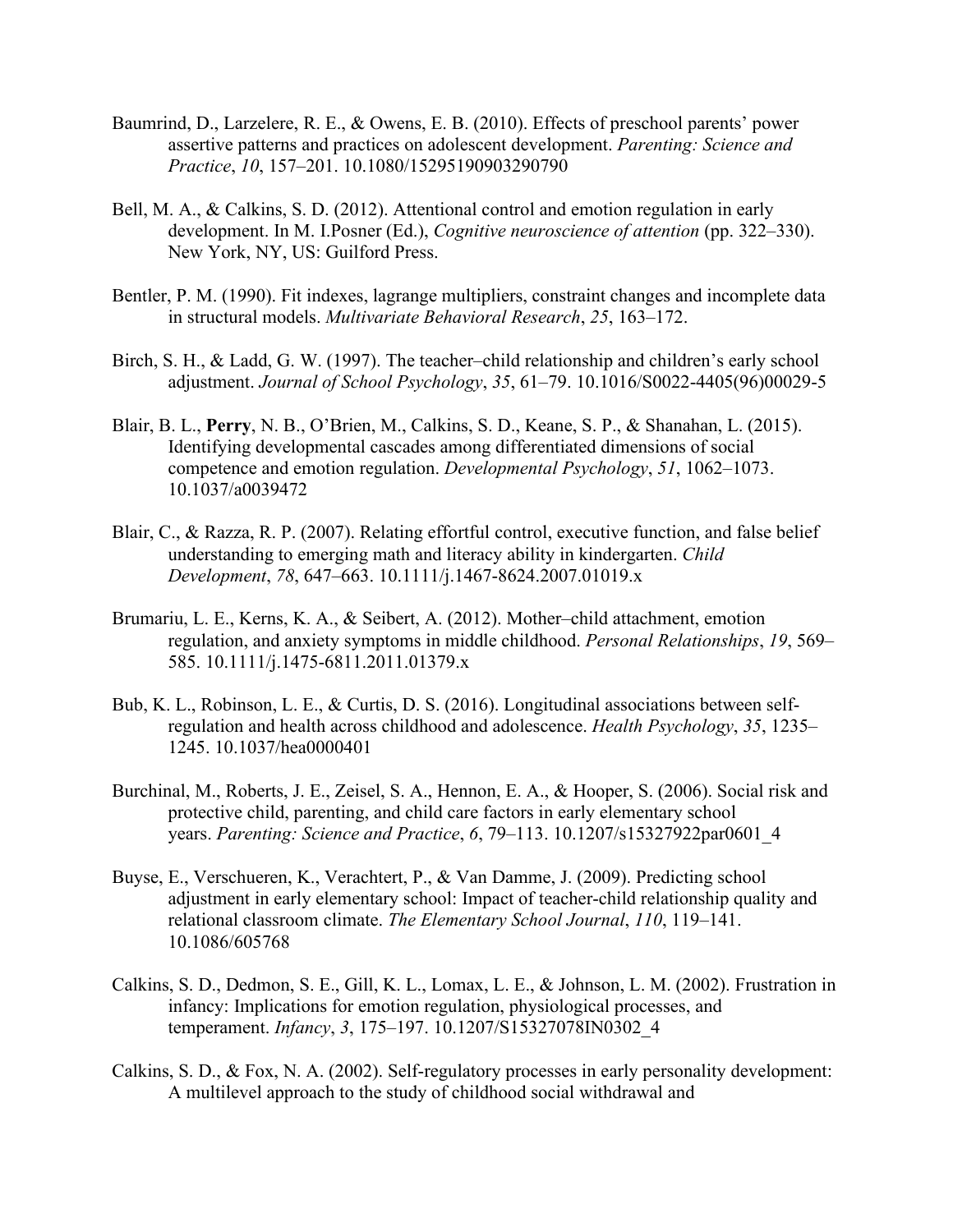aggression. *Development and Psychopathology*, *14*, 477–498. 10.1017/S095457940200305X

- Calkins, S. D., & Hill, A. (2007). Caregiver influences on emerging emotion regulation: Biological and environmental transactions in early development. In J. J.Gross & J. J.Gross (Eds.), *Handbook of emotion regulation* (pp. 229–248). New York, NY: Guilford Press.
- Calkins, S. D., **Perry**, N. B., & Dollar, J. M. (2016). A biopsychosocial model of the development of self-regulation in infancy. In L.Balter & C.Tamis-LeMonda (Eds.), *Child psychology: A handbook of contemporary issues* (3rd ed., Vol. *3*, pp. 3–20). New York, NY: Routledge.
- Carlson, S. M. (2005). Developmentally sensitive measures of executive function in preschool children. *Developmental Neuropsychology*, *28*, 595–616. 10.1207/s15326942dn2802\_3
- Chang, H., Olson, S. L., Sameroff, A. J., & Sexton, H. R. (2011). Child effortful control as a mediator of parenting practices on externalizing behavior: Evidence for a sexdifferentiated pathway across the transition from preschool to school. *Journal of Abnormal Child Psychology*, *39*, 71–81. 10.1007/s10802-010-9437-7
- Ciairano, S., Visu-Petra, L., & Settanni, M. (2007). Executive inhibitory control and cooperative behavior during early school years: A follow-up study. *Journal of Abnormal Child Psychology*, *35*, 335–345. 10.1007/s10802-006-9094-z
- Cicchetti, D., & Rogosch, F. A. (1996). Equifinality and multifinality in developmental psychopathology. *Development And Psychopathology*, *8*, 597–600. 10.1017/S0954579400007318
- Cole, D. A., & Maxwell, S. E. (2003). Testing mediational models with longitudinal data: Questions and tips in the use of structural equation modeling. *Journal of Abnormal Psychology*, *112*, 558–577. 10.1037/0021-843X.112.4.558
- Crivello, C., Kuzyk, O., Rodrigues, M., Friend, M., Zesiger, P., & Poulin-Dubois, D. (2016). The effects of bilingual growth on toddlers' executive function. *Journal of Experimental Child Psychology*, *141*, 121–132. 10.1016/j.jecp.2015.08.004
- Crockett, L. J., Raffaelli, M., & Shen, Y. L. (2006). Linking self-regulation and risk proneness to risky sexual behavior: Pathways through peer pressure and early substance use. *Journal of Research on Adolescence*, *16*, 503–525. 10.1111/j.1532-7795.2006.00505.x
- DuPaul, G. J., Rapport, M. D., & Perriello, L. M. (1991). Teacher ratings of academic skills: The development of the Academic Performance Rating Scale. *School Psychology Review*, *20*, 284–300.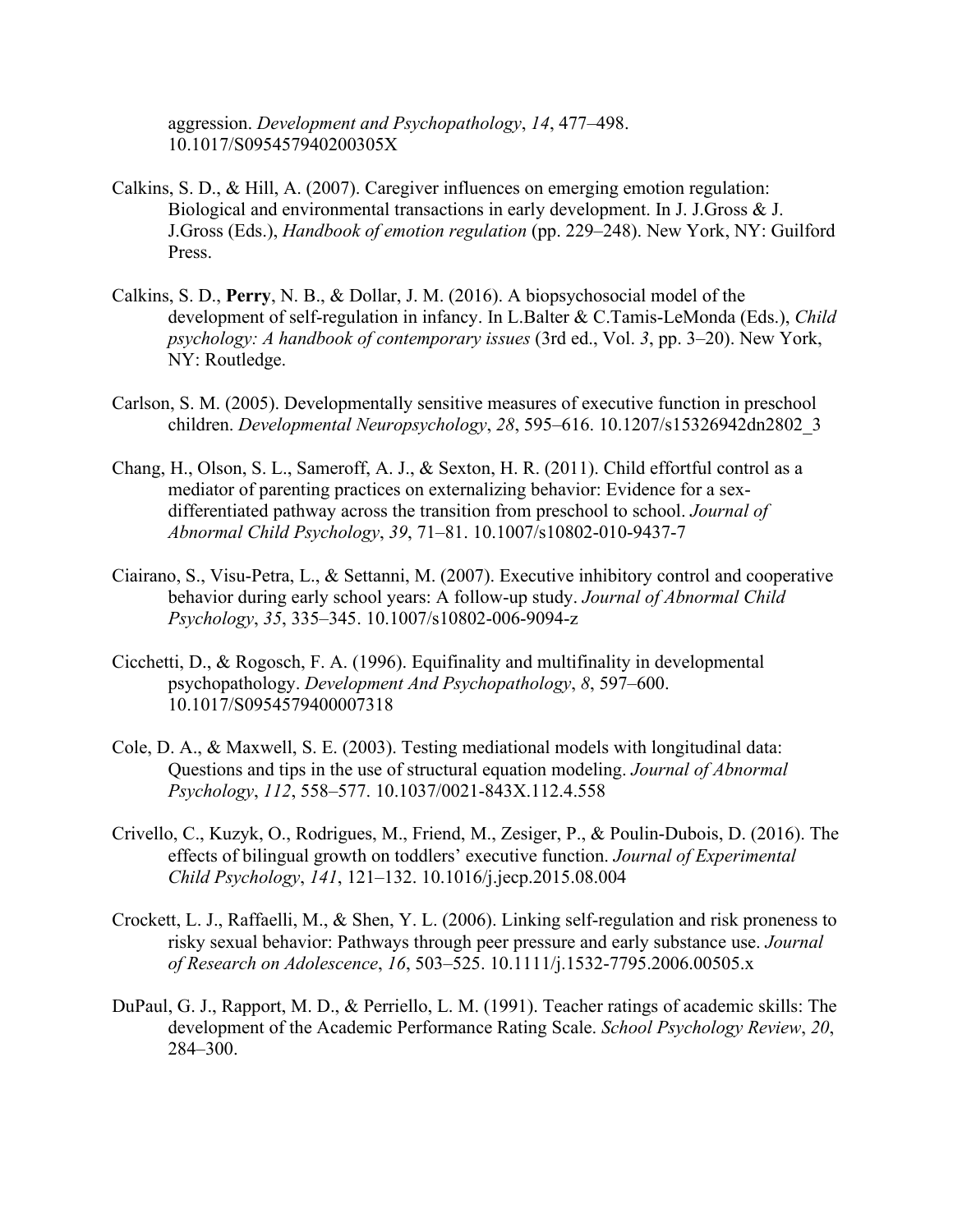- Eisenberg, N., Gershoff, E. T., Fabes, R. A., Shepard, S. A., Cumberland, A. J., Losoya, S. H., . . .Murphy, B. C. (2001). Mothers' emotional expressivity and children's behavior problems and social competence: Mediation through children's regulation. *Developmental Psychology*, *37*, 475–490. 10.1037/**0012-1649**.37.4.475
- Flanagan, D. P., Alfonso, V. C., Primavera, L. H., Povall, L., & Higgins, D. (1996). Convergent validity of the BASC and SSRS: Implications for social skills assessment. *Psychology in the Schools*, *33*, 13–23. 10.1002/(SICI)1520-6807(199601)33:1<13::AID-PITS2>3.0.CO;2-X
- Fox, N. A., & Calkins, S. D. (2003). The development of self-control of emotion: Intrinsic and extrinsic influences. *Motivation and Emotion*, *27*, 7–26. 10.1023/A:1023622324898
- Goldsmith, H. H., & Rothbart, M. K. (1993). *The laboratory temperament assessment battery: Locomotor Version 2.02 (LAB-TAB)*. Madison, WI: University of Wisconsin Press.
- Gresham, F. M., & Elliott, S. N. (1990). *Social skills rating system (SSRS)*. Circle Pines, MN: American Guidance Service.
- Hamre, B. K., & Pianta, R. C. (2001). Early teacher-child relationships and the trajectory of children's school outcomes through eighth grade. *Child Development*, *72*, 625–638. 10.1111/1467-8624.00301
- Hill, A. L., Degnan, K. A., Calkins, S. D., & Keane, S. P. (2006). Profiles of externalizing behavior problems for boys and girls across preschool: The roles of emotion regulation and inattention. *Developmental Psychology*, *42*, 913–928. 10.1037/**0012-1649**.42.5.913
- Hill, N. E. (2001). Parenting and academic socialization as they relate to school readiness: The roles of ethnicity and family income. *Journal of Educational Psychology*, *93*, 686–697. 10.1037/0022-0663.93.4.686
- Hofer, C., Eisenberg, N., & Reiser, M. (2010). The role of socialization, effortful control, and ego resiliency in French adolescents' social functioning. *Journal of Research on Adolescence*, *20*, 555–582. 10.1111/j.1532-7795.2010.00650.x
- Hollingshead, A. B. (1975). *Four-factor index of social status*. Unpublished manuscript, Yale University, New Haven, CT.
- Hu, L., & Bentler, P. M. (1999). Cutoff criteria for fit indexes in covariance structure analysis: Conventional criteria versus new alternatives. *Structural Equation Modeling*, *6*, 1–55. 10.1080/10705519909540118
- Hum, K. M., Manassis, K., & Lewis, M. D. (2013). Neural mechanisms of emotion regulation in childhood anxiety. *Journal of Child Psychology and Psychiatry*, *54*, 552–564. 10.1111/j.1469-7610.2012.02609.x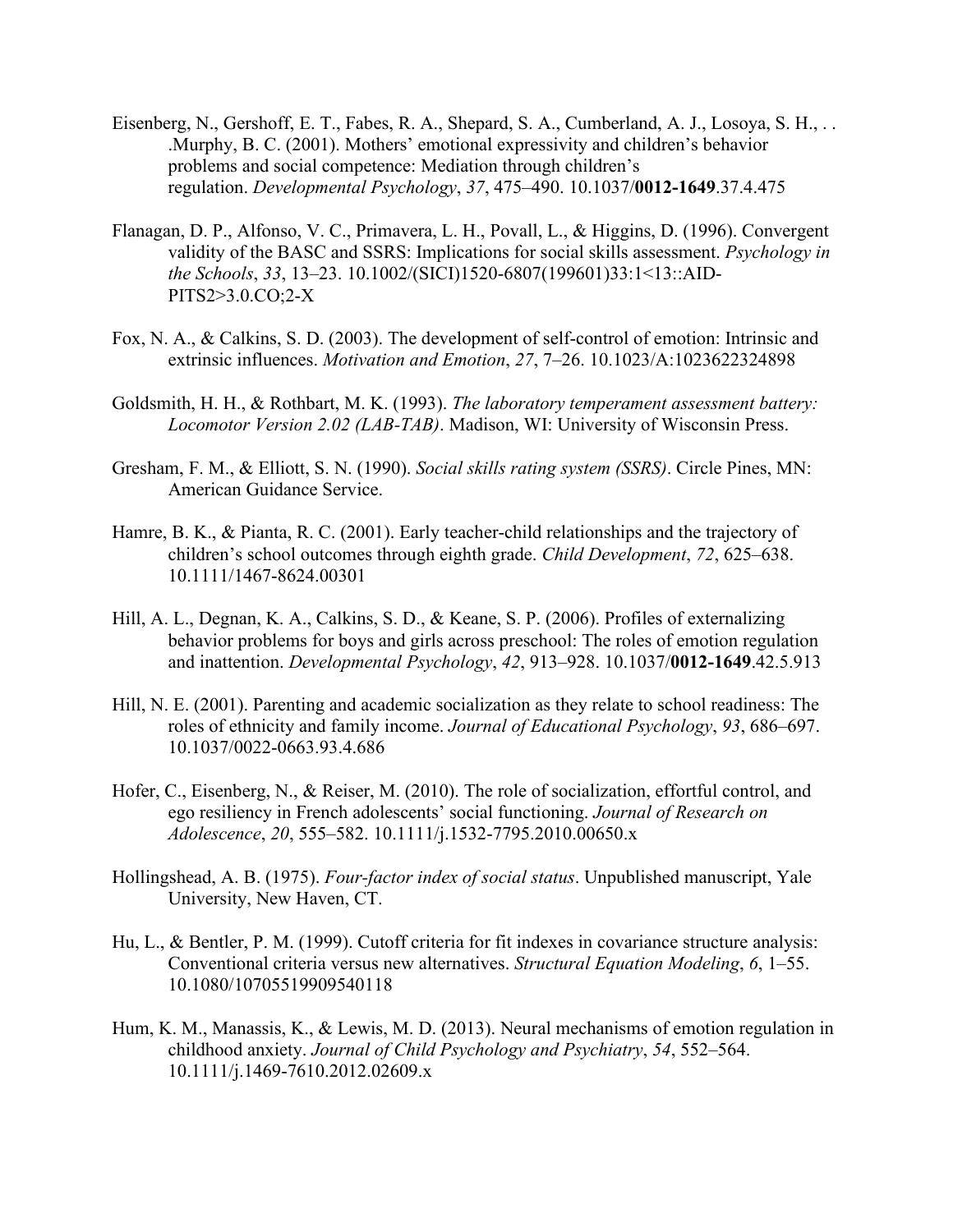- Kim, S., Nordling, J. K., Yoon, J. E., Boldt, L. J., & Kochanska, G. (2013). Effortful control in "hot" and "cool" tasks differentially predicts children's behavior problems and academic performance. *Journal of Abnormal Child Psychology*, *41*, 43–56. 10.1007/s10802-012- 9661-4
- Kochanska, G., Murray, K. T., & Harlan, E. T. (2000). Effortful control in early childhood: Continuity and change, antecedents, and implications for social development. *Developmental Psychology*, *36*, 220–232. 10.1037/**0012-1649**.36.2.220
- Kopp, C. B. (1982). Antecedents of self-regulation: A developmental perspective. *Developmental Psychology*, *18*, 199–214. 10.1037/**0012-1649**.18.2.199
- Kopp, C. B. (1989). Regulation of distress and negative emotions: A developmental view. *Developmental Psychology*, *25*, 343–354. 10.1037/**0012-1649**.25.3.343
- Laible, D., Carlo, G., Davis, A. N., & Karahuta, E. (2016). Maternal sensitivity and effortful control in early childhood as predictors of adolescents' adjustment: The mediating roles of peer group affiliation and social behaviors. *Developmental Psychology*, *52*, 922–932. 10.1037/dev0000118
- Lytton, H., & Romney, D. M. (1991). Parents' differential socialization of boys and girls: A meta-analysis. *Psychological Bulletin*, *109*, 267–296. 10.1037/0033-2909.109.2.267
- MacKinnon, D. P., Lockwood, C. M., & Williams, J. (2004). Confidence limits for the indirect effect: Distribution of the product and resampling methods. *Multivariate Behavioral Research*, *39*, 99–128. 10.1207/s15327906mbr3901\_4
- Marchant, G. J., Paulson, S. E., & Rothlisberg, B. A. (2001). Relations of middle school students' perceptions of family and school contexts with academic achievement. *Psychology in the Schools*, *38*, 505–519. 10.1002/pits.1039
- Marsh, H. W., & Hau, K. (2007). Applications of latent-variable models in educational psychology: The need for methodological-substantive synergies. *Contemporary Educational Psychology*, *32*, 151–170. 10.1016/j.cedpsych.2006.10.008
- McEwen, C., & Flouri, E. (2009). Fathers' parenting, adverse life events, and adolescents' emotional and eating disorder symptoms: The role of emotion regulation. *European Child & Adolescent Psychiatry*, *18*, 206–216. 10.1007/s00787-008-0719-3
- Muthén, L. K., & Muthén, B. O. (2012). *Mplus statistical modeling software: Release 7.0*. Los Angeles, CA: Author.
- Nelson, J. A., Leerkes, E. M., O'Brien, M., Calkins, S. D., & Marcovitch, S. (2012). African American and European American mothers' beliefs about negative emotions and emotion socialization practices. *Parenting: Science and Practice*, *12*, 22–41. 10.1080/15295192.2012.638871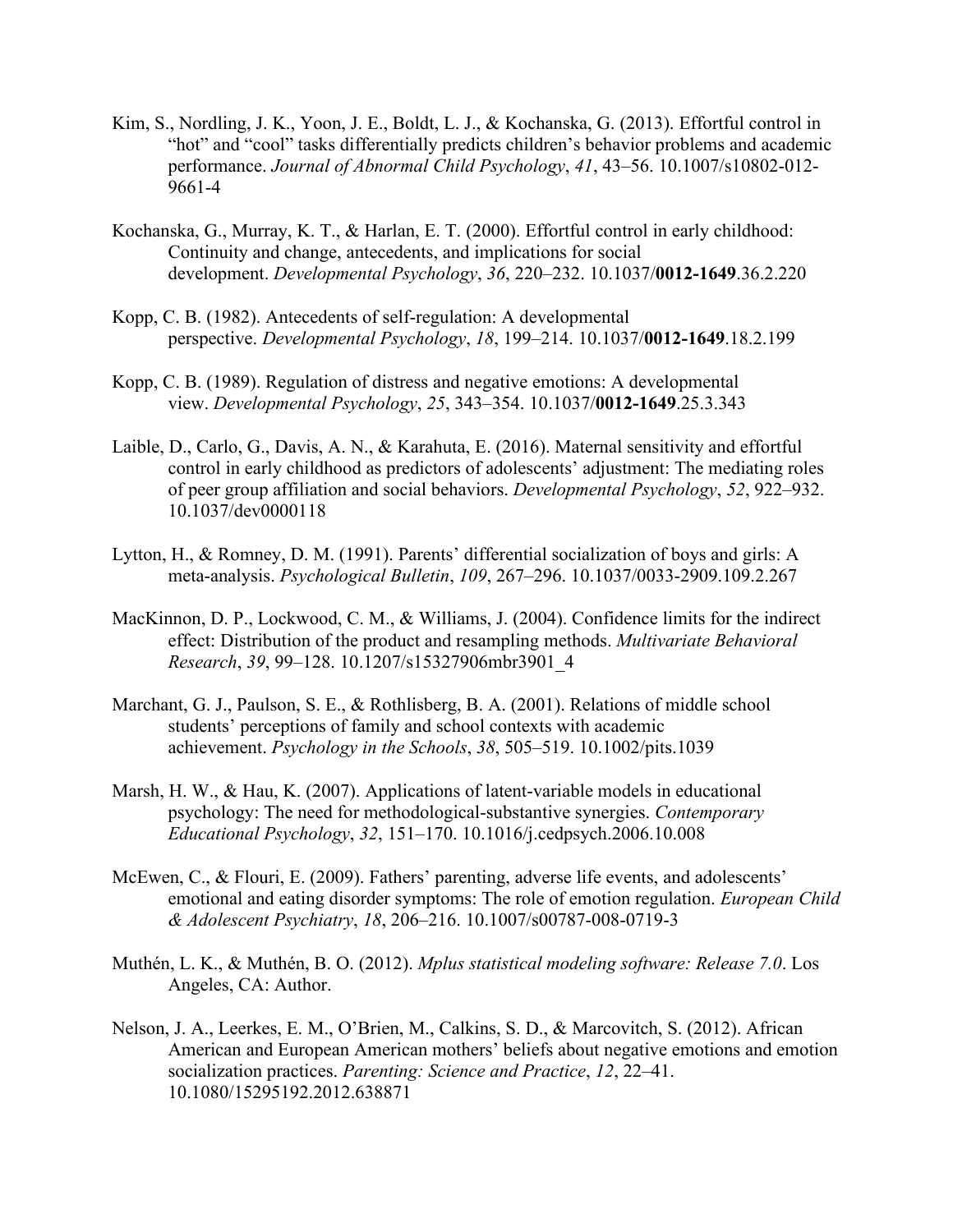- Nigg, J. T. (2017). Annual Research Review: On the relations among self-regulation, selfcontrol, executive functioning, effortful control, cognitive control, impulsivity, risktaking, and inhibition for developmental psychopathology. *Journal of Child Psychology and Psychiatry*, *58*, 361–383. 10.1111/jcpp.12675
- Olson, S. L., Bates, J. E., Sandy, J. M., & Schilling, E. M. (2002). Early developmental precursors of impulsive and inattentive behavior: From infancy to middle childhood. *Journal of Child Psychology and Psychiatry*, *43*, 435–447. 10.1111/1469- 7610.00035
- Olson, S. L., Choe, D. E., & Sameroff, A. J. (2017). Trajectories of child externalizing problems between ages 3 and 10 years: Contributions of children's early effortful control, theory of mind, and parenting experiences. *Development and Psychopathology*, *29*, 1333–1351. 10.1017/S095457941700030X
- Pedersen, J. A., Worrell, F. C., & French, J. L. (2001). Reliability of the Social Skills Rating System with rural Appalachian children from families with low incomes. *Journal of Psychoeducational Assessment*, *19*, 45–53. 10.1177/073428290101900103
- **Perry**, N. B., Cavanaugh, A., Dunbar, A., & Leerkes, E. M. (2015). Maternal punitive reactions to children's negative emotions and young adult trait anger: Effect of gender and emotional closeness. *Marriage & Family Review*, *51*, 229–245. 10.1080/01494929.2015.1031421
- Pettit, G. S., Laird, R. D., Dodge, K. A., Bates, J. E., & Criss, M. M. (2001). Antecedents and behavior-problem outcomes of parental monitoring and psychological control in early adolescence. *Child Development*, *72*, 583–598. 10.1111/1467-8624.00298
- Ponitz, C. C., McClelland, M. M., Matthews, J. S., & Morrison, F. J. (2009). A structured observation of behavioral self-regulation and its contribution to kindergarten outcomes. *Developmental Psychology*, *45*, 605–619. 10.1037/a0015365
- Reynolds, C. R., & Kamphaus, R. W. (2004). *BASC-2: Behavior assessment system for children*. New York, NY: The Guilford Press.
- Rhoades, B. L., Greenberg, M. T., & Domitrovich, C. E. (2009). The contribution of inhibitory control to preschoolers' social-emotional competence. *Journal of Applied Developmental Psychology*, *30*, 310–320. 10.1016/j.appdev.2008.12.012
- Rothbart, M. K., Ellis, L. K., Rueda, M. R., & Posner, M. I. (2003). Developing mechanisms of temperamental effortful control. *Journal of Personality*, *71*, 1113–1143. 10.1111/1467- 6494.7106009
- Rueda, M. R., Posner, M. I., & Rothbart, M. K. (2005). The development of executive attention: Contributions to the emergence of self-regulation. *Developmental Neuropsychology*, *28*, 573–594. 10.1207/s15326942dn2802\_2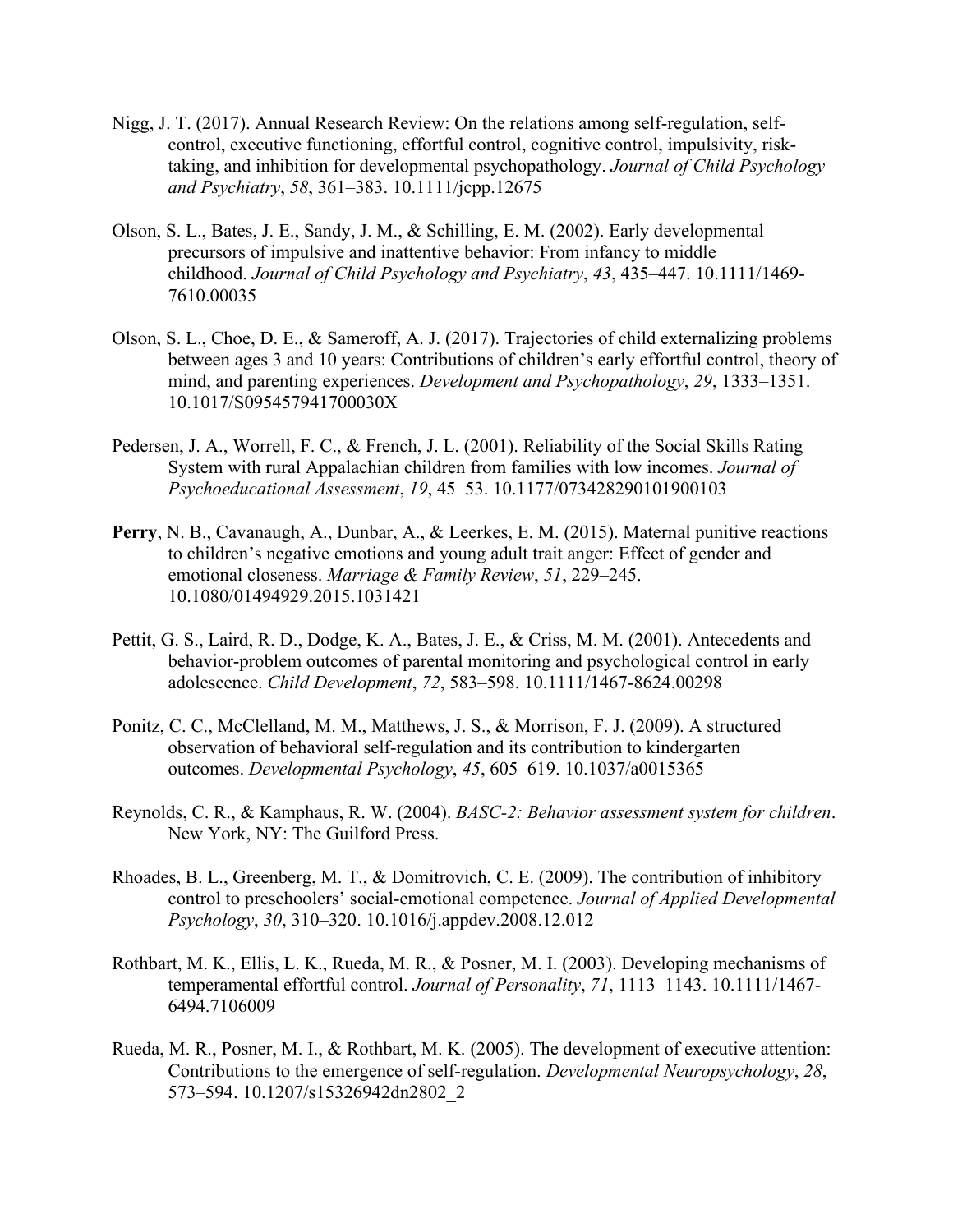- Sameroff, A. (2010). A unified theory of development: A dialectic integration of nature and nurture. *Child Development*, *81*, 6–22. 10.1111/j.1467-8624.2009.01378.x
- Shortt, J. W., Capaldi, D. M., Dishion, T. J., Bank, L., & Owen, L. D. (2003). The role of adolescent friends, romantic partners, and siblings in the emergence of the adult antisocial lifestyle. *Journal of Family Psychology*, *17*, 521–533. 10.1037/0893- 3200.17.4.521
- Sroufe, L. A. (1996). *Emotional development: The organization of emotional life in the early years*. New York, NY: Cambridge University Press. 10.1017/CBO9780511527661
- Stevenson, M., & Crnic, K. (2013). Intrusive fathering, children's self-regulation and social skills: A mediation analysis. *Journal of Intellectual Disability Research*, *57*, 500–512. 10.1111/j.1365-2788.2012.01549.x
- Tan, C. S. (2007). *Behavior assessment system for children* (2nd ed.). Circle Pines, MN: American Guidance Service. 10.1177/15345084070320020301
- Taylor, Z. E., Eisenberg, N., Spinrad, T. L., & Widaman, K. F. (2013). Longitudinal relations of intrusive parenting and effortful control to ego-resiliency during early childhood. *Child Development*, *84*, 1145–1151. 10.1111/cdev.12054
- Thompson, R. A. (1998). Emotional competence and the development of self. *Psychological Inquiry*, *9*, 308–309. 10.1207/s15327965pli0904\_14
- Utendale, W. T., & Hastings, P. D. (2011). Developmental changes in the relations between inhibitory control and externalizing problems during early childhood. *Infant and Child Development*, *20*, 181–193. 10.1002/icd.691
- Valiente, C., Eisenberg, N., Spinrad, T. L., Reiser, M., Cumberland, A., Losoya, S. H., & Liew, J. (2006). Relations among mothers' expressivity, children's effortful control, and their problem behaviors: A four-year longitudinal study. *Emotion*, *6*, 459–472. 10.1037/1528- 3542.6.3.459
- Vohs, K. D., & Baumeister, R. F. (2011). *Handbook of self-regulation: Research, theory, and applications* (2nd ed.). New York, NY: Guilford Press.
- Wang, M., & Holcombe, R. (2010). Adolescents' perceptions of school environment, engagement, and academic achievement in middle school. *American Educational Research Journal*, *47*, 633–662. 10.3102/0002831209361209
- Weiss, B., Dodge, K. A., Bates, J. E., & Pettit, G. S. (1992). Some consequences of early harsh discipline: Child aggression and a maladaptive social information processing style. *Child Development*, *63*, 1321–1335. 10.2307/1131558